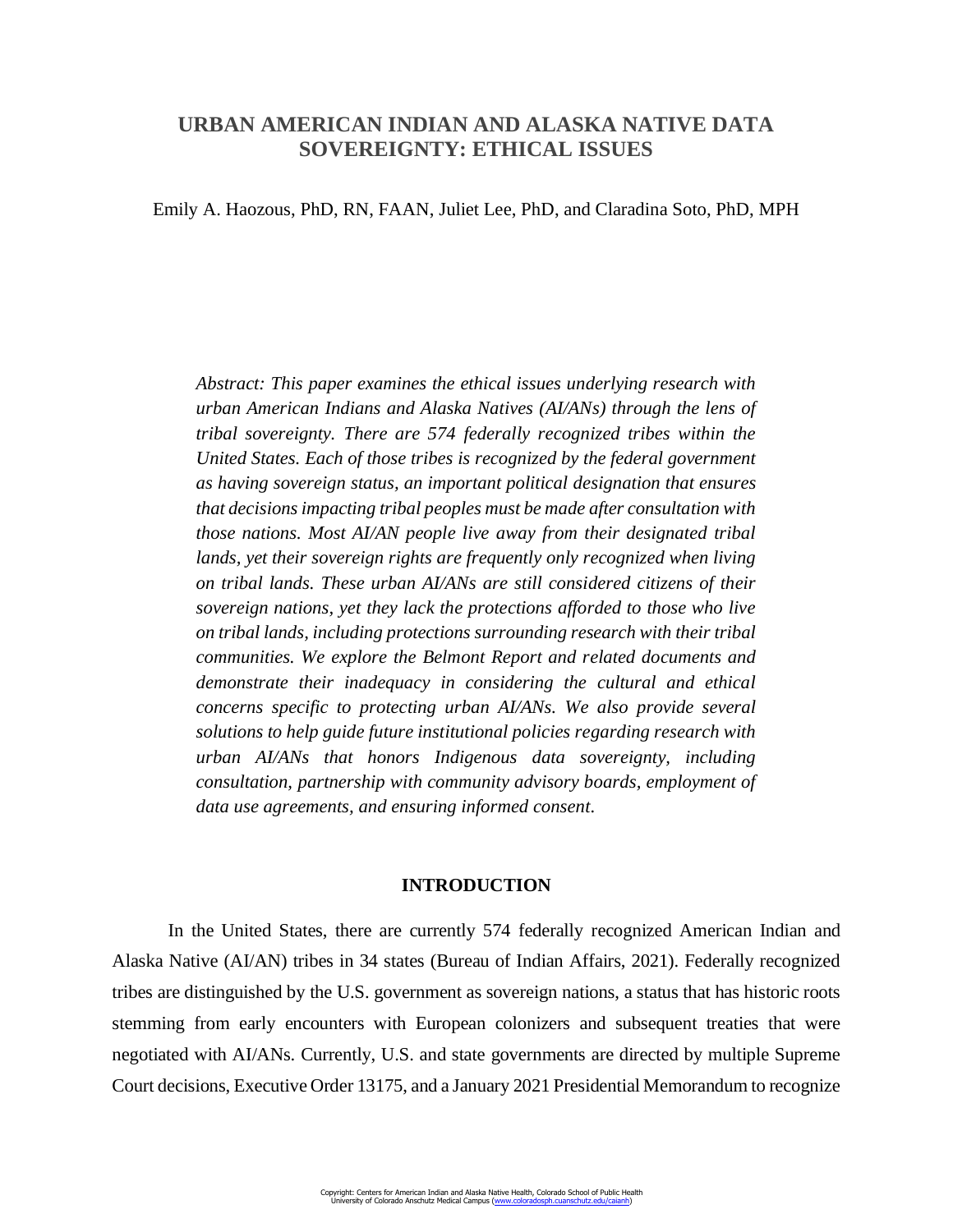tribal sovereignty through a process of participation, consultation, and accountability when considering policies that may impact tribal communities (Biden, 2021; Exec. Order No. 13,175, 2000; Wilkins & Adams, 2019).

Due to a series of historic, economic, and personal factors, as many as 70% of AI/ANs live in urban areas and away from their home tribal community, reservation, or recognized territorial lands. Despite having status as citizens of sovereign nations, AI/ANs who are not physically on tribal land are not protected by the rights of sovereignty (from this point, we will refer to this population as "urban AI/ANs," recognizing that this label encompasses a wide diversity of reservation to nonreservation living situations). Yet, unless their specific tribe retracts citizenship, AI/ANs who are members of federally recognized tribes are sovereign citizens regardless of where they live.

In health research, this can have far-reaching implications, as tribes are protective of the rights and data of their tribal members, but the extent of the protections of sovereignty for urban AI/ANs are still undefined. Furthermore, although the ethical foundations of current human subjects' protections regulations in the United States guide institutional review boards (IRBs), they do not always reflect the values of many AI/AN peoples.

The purpose of this paper is to examine the ethical issues underlying research with urban AI/ANs through the lens of Indigenous data sovereignty and governance. Through this examination, we argue that the ethical researcher will adopt additional strategies of consultation, partnership with community advisory boards, employment of data use agreements, and guaranteeing informed consent to ensure that urban AI/AN sovereign citizens' rights are recognized and protected.

# **Background**

Sovereign Indigenous Nations have their own governance and rights over their lands, cultural knowledge, peoples, and resources. With those rights come the ownership of information, or data, that describes their peoples, activities, and all aspects of their communities (Rainie, Rodriguez-Lonebear et al., 2017; Tsosie, 2020). With ownership comes the control of how the data are used. Indigenous data governance describes the right to self-determination, controlling how tribal data are gathered, accessed, and used (Tsosie, 2020).

When tribes maintain their own data, the data are more complete and provide a better understanding of the nuances that are seen in tribal communities that would not otherwise be observed (Rainie, Schultz et al., 2017). For example, racial misclassification in cancer surveillance data is a well-established problem, and the true extent of cancer morbidity and mortality in AI/ANs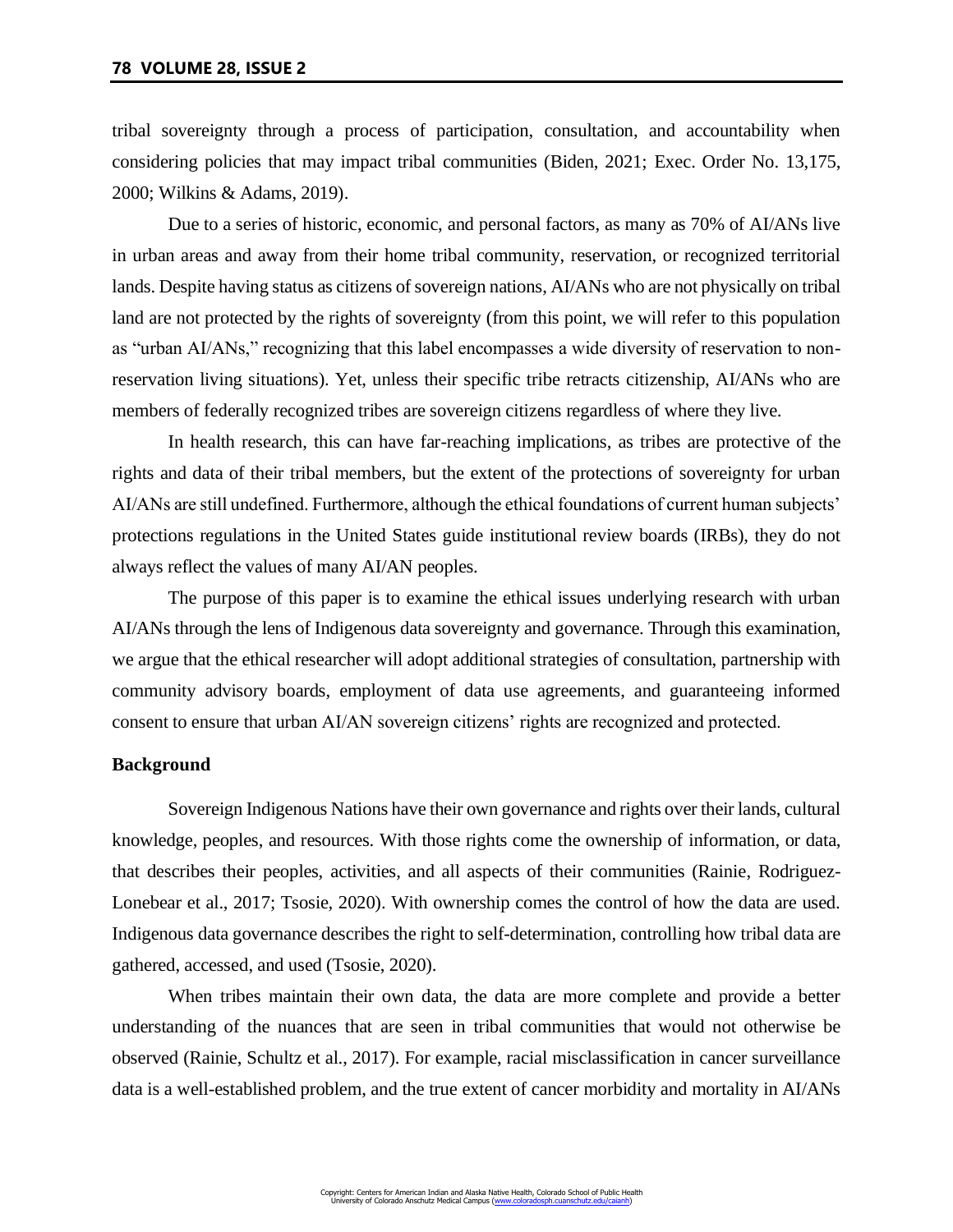is yet to be known (Bruegl et al., 2020; Jacobs-Wingo et al., 2016; Melkonian et al., 2020; White et al., 2014). Cancer surveillance data are improved when cancer registry data are linked with IHS and tribal enrollment records, requiring partnership with tribes and honoring of tribal data sovereignty (Weber et al., 2019). The outcome to this linkage is greatly enhanced surveillance data, which then more appropriately directs funding and cancer control efforts at the local, tribal, state, and federal levels.

Tribes who control their data also manage how samples obtained through research are used. This component of Indigenous data governance is a critical component of Indigenous data sovereignty, as it embodies exactly why these data must be protected (Tallbear, 2013). Having control over their own data allows tribes to dictate exactly how the data will be used, interpreted, and written about. In practical terms, this means tribes can control the narratives about their own people.

When a tribe practices data sovereignty through data governance, they also take immediate control over the cultural assets contained within the data that are collected by researchers. Many large, mixed-methods studies conducted with AI/ANs include extensive qualitative interviews. There is always potential for participants in these studies to share cultural information that may not be intended for publication (Tsosie, 2007). With data governance, participating tribes can engage in research activities knowing their sacred cultural information will not be exploited by researchers, and all cultural information is reviewed prior to dissemination to ensure the tribe's cultural practices are shared respectfully. Likewise, with data governance, all tribal data is reviewed prior to dissemination to protect the participating communities from inappropriate or exploitative reporting by researchers (Oetzel et al., 2015; Rainie, Schultz, et al., 2017).

A person's AI/AN enrollment is based on the eligibility of their specific Tribe, Pueblo, or Nation. Geography and proximity do not define an AI/AN identity or ability to maintain enrollment status in most tribes (Haozous et al., 2014). Ostensibly, an enrolled AI/AN member is considered a sovereign citizen of that tribe. Even so, under the current practices of tribal sovereignty in the United States, geography is the sole determining factor for protections under sovereignty. An AI/AN living on their home tribal land will maintain all protections as a member of their Nation, yet an AI/AN from that same Nation living off tribal lands likely lacks those same protections. This land-based sovereignty is made more complicated for those AI/AN Nations for whom tribal land is reduced to allotments, as is the case for certain tribes in Oklahoma (Kiel, 2019; Tsosie, 2000).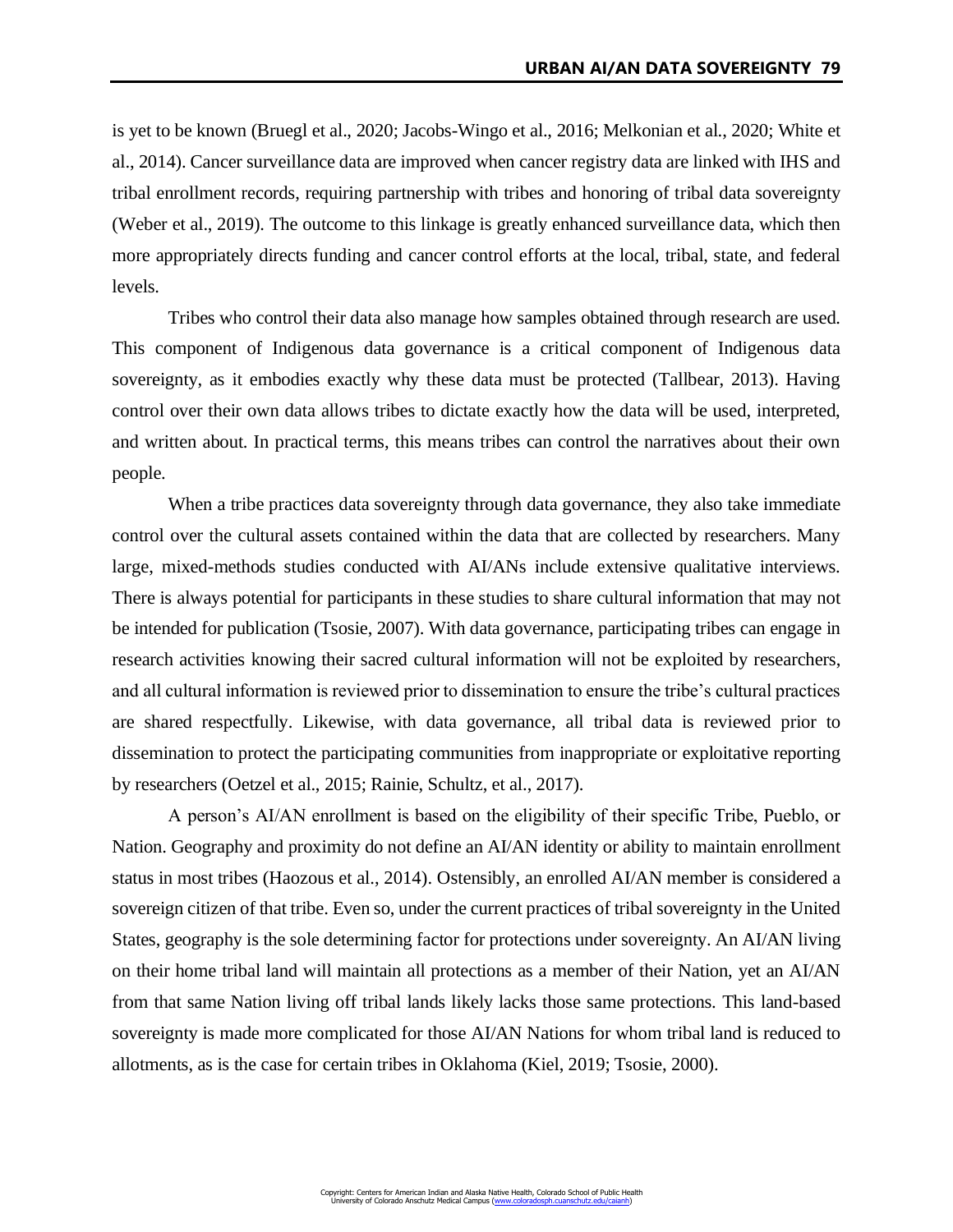The authors of this article (Haozous, Lee, and Toya) were part of a team that was involved in research with multiple urban AI/AN community organizations. The team included experienced AI/AN and non-AI/AN researchers who were familiar with the principles of Indigenous data sovereignty. In collaborating with urban AI/AN populations, we recognized that the protections offered through sovereignty are only within the limitations of established, federally recognized tribal communities on tribal land. This did not change the concerns regarding Indigenous data governance for urban AI/ANs, who still wanted to protect their data from the same concerns of misuse, exploitation, misrepresentation, and protection from inaccurate narratives. Recognizing this lack of protection by way of territorial sovereignty led us to investigate the ethical foundations and data governance-linked mechanisms for protecting Indigenous data.

# **ETHICAL FOUNDATIONS FOR PROTECTING INDIGENOUS DATA**

In the United States, the Federal Policy for the Protection of Human Subjects (Protection of Human Subjects, 2018) sets the standard for all research with humans. Although not entirely so, the ethical foundation of the Common Rule is drawn from the Belmont Report (Ryan et al., 1979). The Belmont Report breaks medical bioethics into three basic concepts: justice, autonomy, and beneficence. Much of the ethical foundations of the Belmont Report are recognized as universal, but there are limitations. When considering AI/AN communities, the Belmont Report does not accommodate collective cultures, and it is based entirely on a European/Western concept of knowledge (Tsosie et al., 2019). While IRB members may receive some training on the importance of looking beyond the European, and largely Christian, values that underpin the Belmont Report, there is nothing within the Common Rule that specifically instructs an IRB or researchers to consult with community leaders, tribal members, or other cultural experts when working with AI/AN tribes (Adashi et al., 2018; Parker et al., 2019; Tsai, 2008; Williams et al., 2010).

According to Beauchamp and Childress (2001), there are four concepts that guide modern medical bioethics: justice, beneficence, nonmaleficence, and autonomy. The Belmont Report does not include nonmaleficence, instead including this with beneficence. Outside the United States, there are several guiding documents that assist in formulating a broader perspective on bioethics. These documents may assist researchers and IRB members when considering the special circumstances of AI/ANs within the United States, both reservation-based and non-reservationbased. For the purposes of this paper, the documents that we focus on are the International Ethical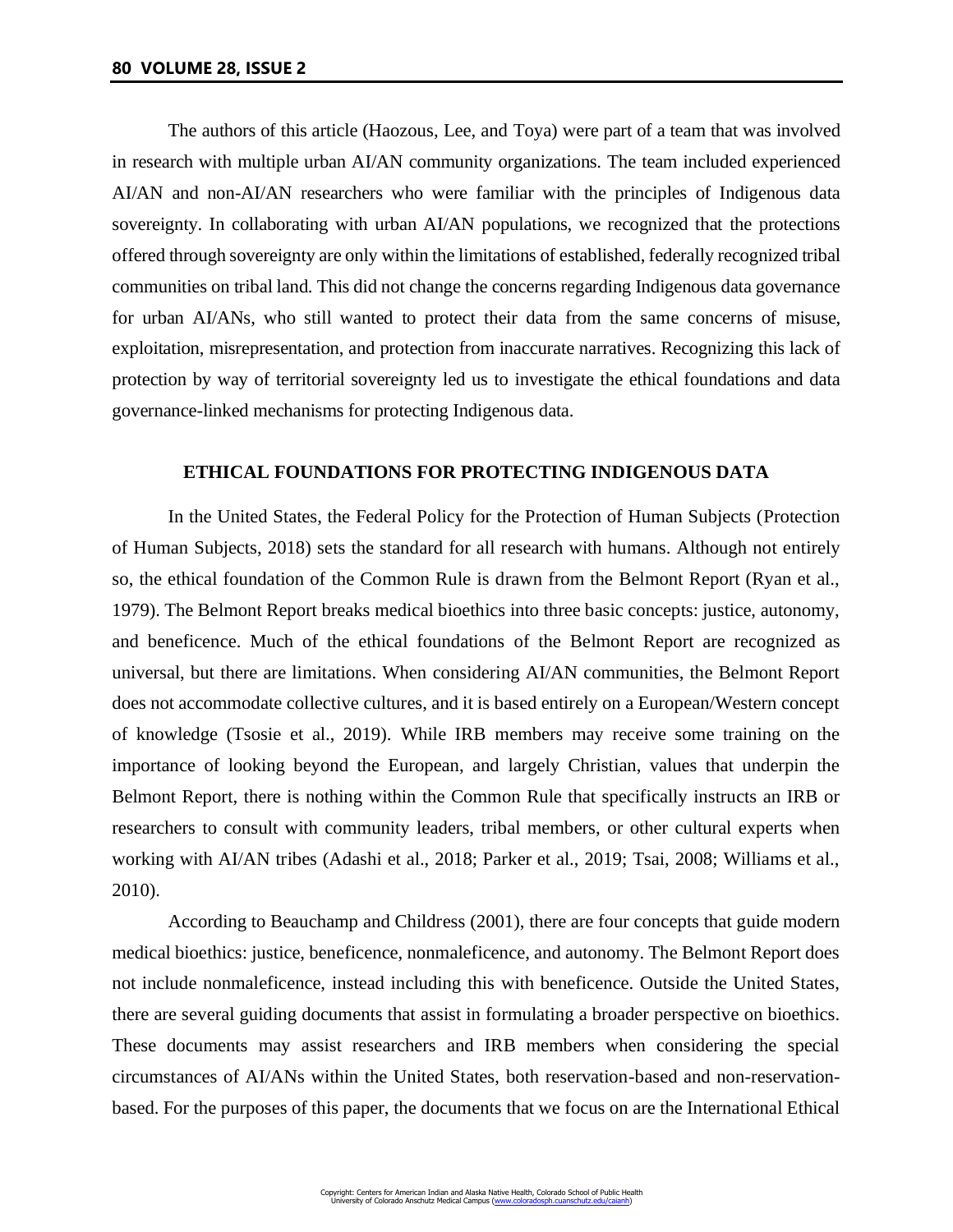Guidelines for Health-Related Research Involving Humans, authored by the Council for International Organizations of Medical Sciences (CIOMS) in collaboration with the World Health Organization (WHO); the Ethics of Research Related to Healthcare in Developing Countries, authored by the Nuffield Council on Bioethics; and the United Nations Declaration on the Rights of Indigenous Peoples (Calman et al., 2002; CIOMS, 2016; United Nations Declaration on the Rights of Indigenous Peoples, 2007). We are focusing on documents that center ethical issues in developing and international communities due to the power differentials between large institutional researchers and AI/AN communities, which share many qualities with those found in developing nations.

## **Justice**

Although not explicitly classified under the same categories as Belmont or Beauchamp and Childress, all documents contain guidelines that can be clustered thematically within the same concepts of justice, autonomy, beneficence, and non-maleficence. As stated previously, domestically authored publications focus on the individual as the decision-making body. In striking contrast, those documents that consider Indigenous and developing populations consistently share a common characteristic: the firm insistence that the community in which the research is being conducted is an equal partner with all research-related decisions, from the first ideas to dissemination to data storage and ownership. This equitable partnership is seen as an issue of justice, as is described in the Nuffield guidelines in their observation that local context is critical to the safe and equitable conduct of research (Calman et al., 2002). In this report, justice and respect are synonymous, with recognition that there is always the possibility for those researchers from wealthy countries to exploit economic, political, and educational vulnerabilities, even unintentionally. For this reason, collaboration and constant consultation with community representatives are protective mechanisms to prevent this exploitation.

The Belmont Report defines justice as an equitable distribution of the benefits and burdens of research (Ryan et al., 1979). This simplistic definition is insufficient when the research endeavor includes populations with great income inequality, limited access to resources, and great distance between the researcher's home institution and the research site. Looking at quantifiable conditions of disparity, global research in developing nations is like research in Indian Country. It is those disparities that make Indian Country so appealing as a setting for health research because AI/AN communities appear ripe for measurable change through intervention. In research with developing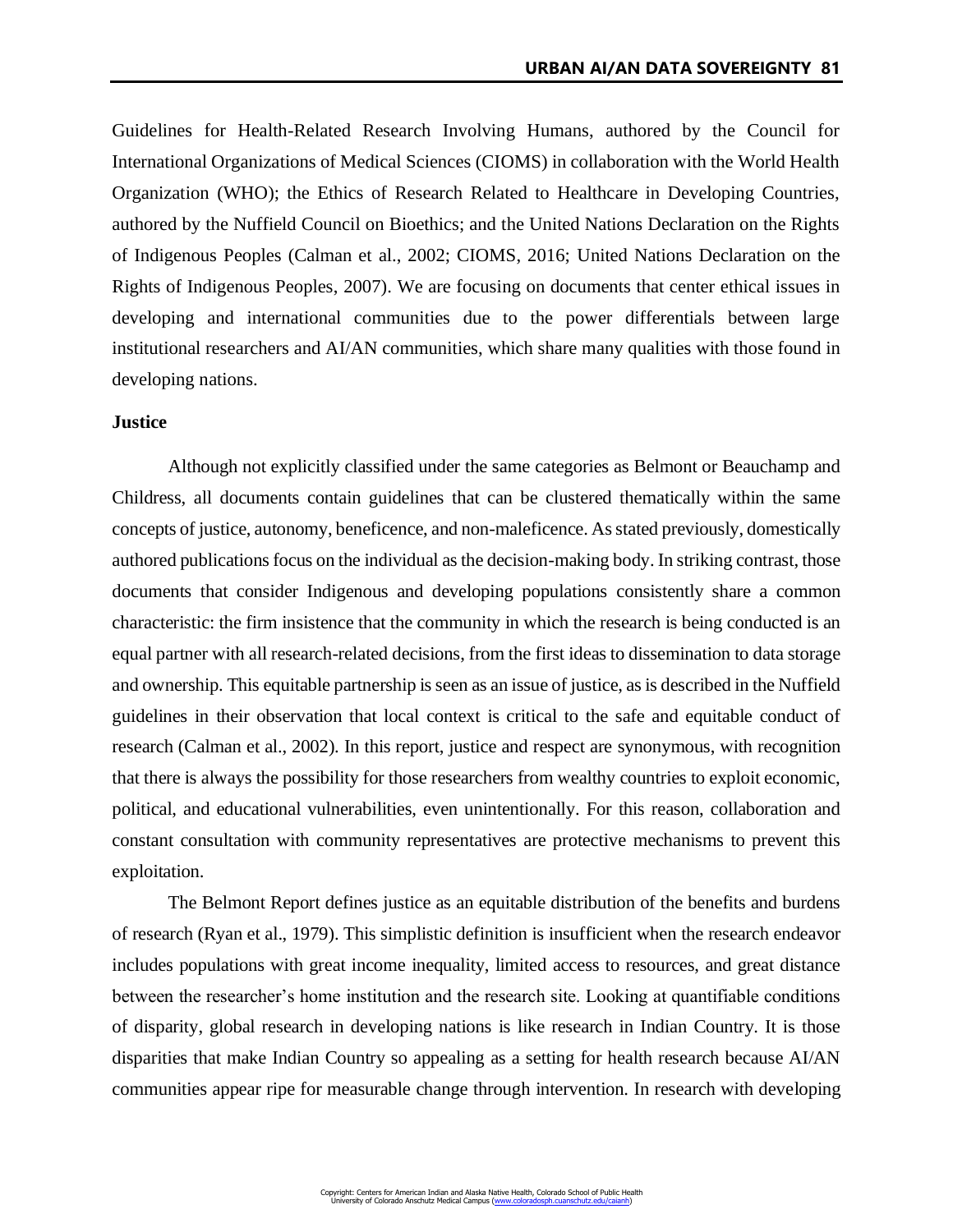nations, investigators are cautioned to avoid over-representing marginalized populations in research, considering the difficulty those populations will have in naturally accessing the benefits of research in daily life (CIOMS, 2016). Likewise, issues of health care access and payment, as well as generations of disenfranchisement and the resulting mistrust, have led to a highly limited utilization of health care resources across AI/AN communities, in reservation and urban areas alike.

For AI/ANs living in urban areas, there are additional concerns that add to the Indigenous data sovereignty discussion. AI/ANs living in urban areas who utilize Urban Indian Health Programs (UIHPs; Indian Health Service, 2021) are recognized within research circles to be easily recruited and engaged to provide data without having to obtain permission from critical tribal Councils, tribal review boards, or tribal leaders (Yuan et al., 2014). Unfortunately, although UIHPs may wish to regulate data with the same principals of data sovereignty as to protect AI/ANs living on or near reservation land, they do not have the same legal protections afforded to reservation residents.

The urban AI/AN population can be difficult to locate due to conditions of economics and racial misclassification (Bird et al., 2007). Drawing from national datasets, there exist some estimates on the overall health of urban AI/AN populations, but these estimates have significant flaws, including concerns with racial misclassification contributing to undercounts of the numbers of AI/ANs overall, small sample sizes forcing AI/AN numbers to be aggregated with other small populations in the data, or concerns regarding inclusion of AI/ANs who identify with more than one race or ethnicity (Urban Indian Health Institute, 2016).

Unlike reservation-based AI/ANs, urban AI/ANs have a greater range of educational, economic, and lifestyle heterogeneity (Austin, 2013). The UIHP population is the easiest to access within urban settings, but there are concerns of data skewing when samples are drawn exclusively from UIHPs. This is a special concern for those UIHPs that serve a high number of clients without private insurance. If justice is the equal distribution of both the positive and negative effects of research, yet all data is collected through a UIHP, the ultimate result is an unequal distribution of the outcomes. Additionally, those urban AI/ANs whose data are not represented have no collaborative or consultative voice in the research process, effectively denying their sovereignty.

#### **Autonomy**

Community-based participatory research (CBPR) is the collaborative research approach suggested by the Nuffield and CIOMS guidelines. This is the approach most known in the United States and is critical in guiding researchers on important cultural insights necessary for maintaining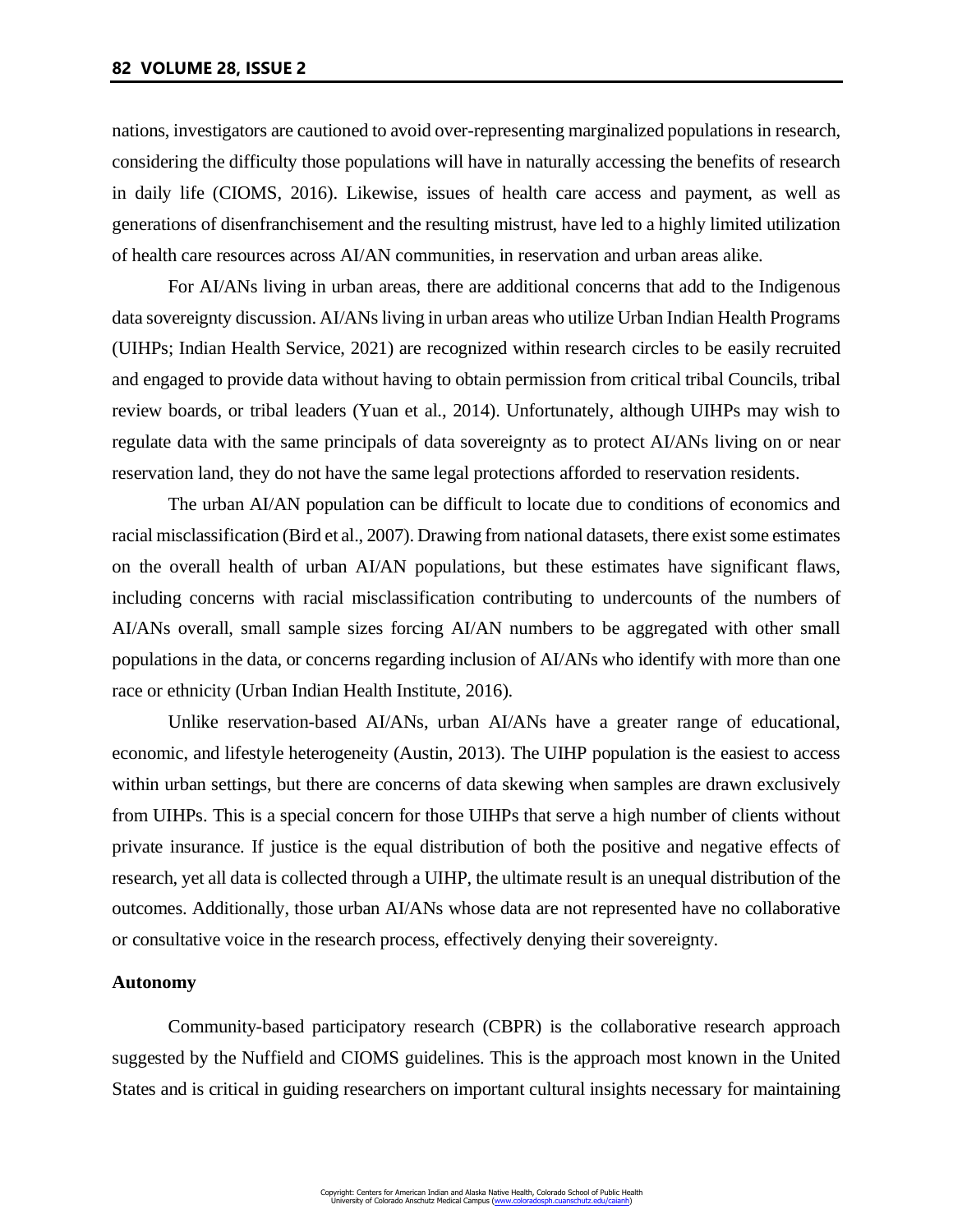autonomy in the consent process. Those insights include providing information on how best to approach the individual or collective regarding who should provide informed consent, as the person from whom data are being collected may not be considered the responsible party in all cultures. In the United States, this concept is well understood when obtaining informed consent in research with children, as it is well accepted that children cannot give independent consent, they are quite capable of giving assent. Within the domestic borders of the United States, we have Indigenous communities for whom group consent would be the best cultural model, with many variations therein. For example, tribal leaders may be the primary decision-makers, or tribal elders, or other tribal members for whom great traditional responsibilities are given, yet in the dominant culture these individuals are decision-making equals to their adult children (Smith, 2013; Tallbear, 2013). The idea of individual consent is conceptually incomprehensible (and extremely disrespectful) in many traditional AI/AN contexts (Christian, 2019; Kovach, 2021). The Nuffield Council provides excellent guidelines on obtaining consent within collective communities, suggesting that individual *consent* is sought from the research participant, but only after community consultation with *assent* obtained from the most appropriate representative of the community (Battiste, 2008; Calman et al., 2002).

Researchers engaged in the consenting process expect that the participant can make independent, goal-oriented decisions (Ryan et al., 1979). Autonomy depends on the individual to devise and act upon personal goals. Autonomy is provided with the caveat that those individuals who are deemed "vulnerable" must be protected, yet the definition of vulnerable populations is frustratingly vague. 45 CFR § 46 specifically defines vulnerable populations as children, prisoners, people with impaired decision-making ability, or economically or educationally disadvantaged persons (Protection of Human Subjects, 2018). Specifically, there is no clear definition for the subjective categories of "economically or educationally disadvantaged persons," leaving those determinations for the IRB overseeing the research. This creates potential for populations that have been marginalized through unbalanced reporting of population-based statistics to have their decisional capacity removed. Indigenous communities, whether urban or reservation-based, may rate poorly on standard measures of income and academic education, yet their cultural understandings of what consists of knowledge and worth could be substantially different (Smith, 2013). Regardless of their Indigenous definitions for economic and educational achievement, these external and often artificial measures are imposed on AI/AN communities without their consent or consultation, thus denying those communities agency in deciding whether they can consent to participate in research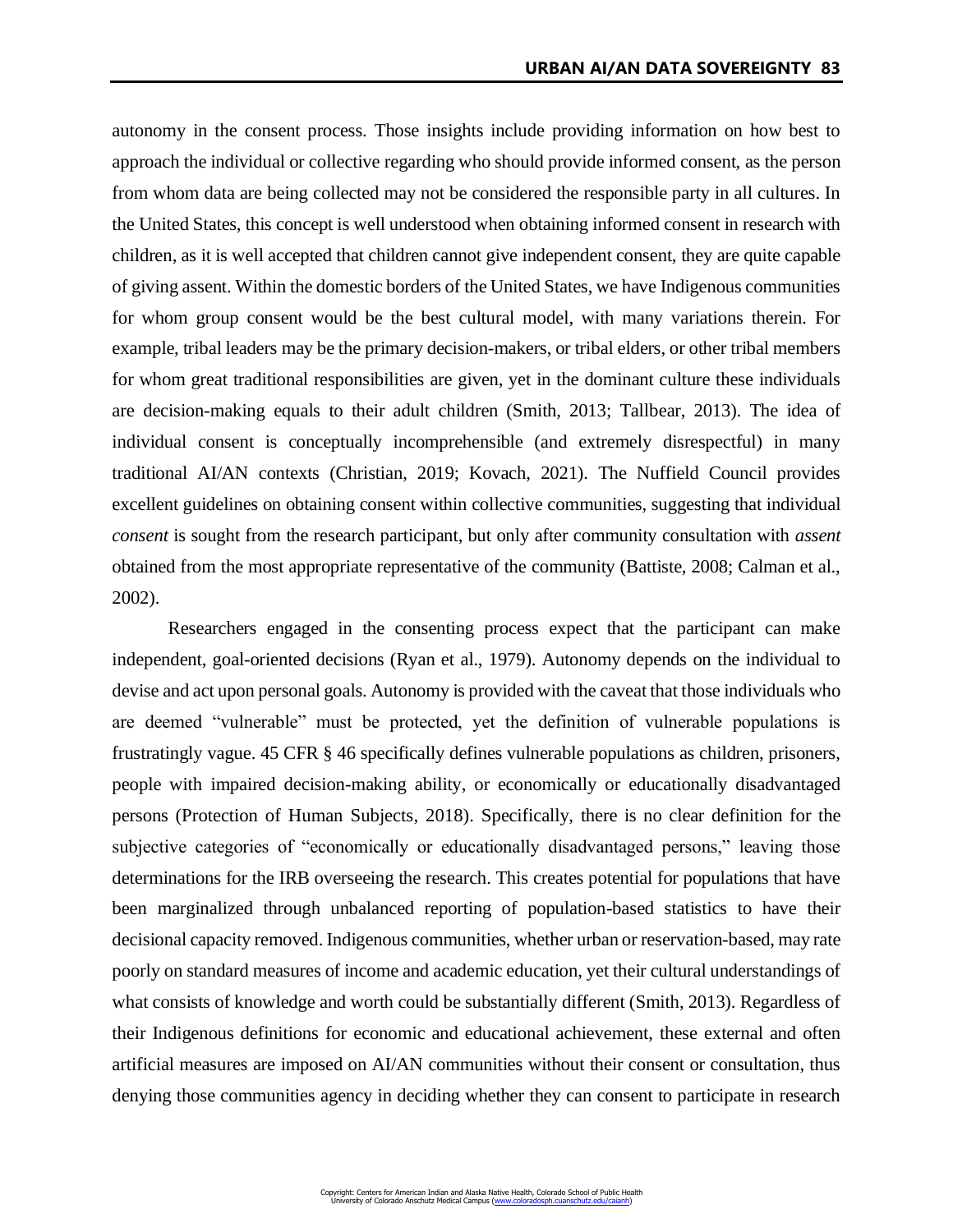(Creighton University, 2013; Kwon, 2018; Medical College of Wisconsin, 2021). Without selfdetermination, there is no autonomy. In IRBs where AI/ANs have a blanket determination of "vulnerable," the institution has usurped the AI/AN populations' self-determination without consultation, removing their autonomy.

In a population that has been systematically denied self-determination through generations of unjust federal and state policies, the potential for true Indigenous autonomy is rare. For this reason, tribes are exerting their sovereignty so they may govern how their data are used and shared. AI/ANs not living on or near their tribal lands do not cede their status as citizens of sovereign nations, yet they lack the protections of local sovereign governance, and thus their ethical rights as autonomous beings are at risk when engaging in biomedical research. Some may argue that the protections for vulnerable populations required within 45 CFR § 46 make research more ethical for AI/ANs, but it is our assertion that the paternalistic stance of institutional oversight is not a just replacement for community engagement and appropriate consenting processes. Indeed, denying community input by deeming specific populations vulnerable based on externally applied metrics is a clear violation of autonomy.

## **Beneficence**

Ultimately, it is the researchers' responsibility to maximize all potential benefits in the research endeavor. The consenting process plays an important role in ensuring research informs potential participants of all possible risks, so they may weigh the risks against the possible potential benefits of the research. Frequently, consent documents will feature only the immediate personal risks and benefits such as side effects or symptoms and possibilities for data breaches, with little explanation of the long-term outcomes. Consent documents rarely state the potential collective risks and benefits which may result from the research processes and reports, including potential negative impacts as well as how the community may benefit from the program. While there may be a sentence describing publication intentions, few community participants know how their data will be used in reporting, particularly how their data can be manipulated to exploit negative narratives about their communities.

Therapeutic misconception and therapeutic optimism are also known factors that cloud participants' ability to provide true informed consent. Often, participants' judgement regarding consent is based on personal factors such as an immediate health need, or a belief that they will be randomized to the intervention group, indicating a poor understanding of clinical research and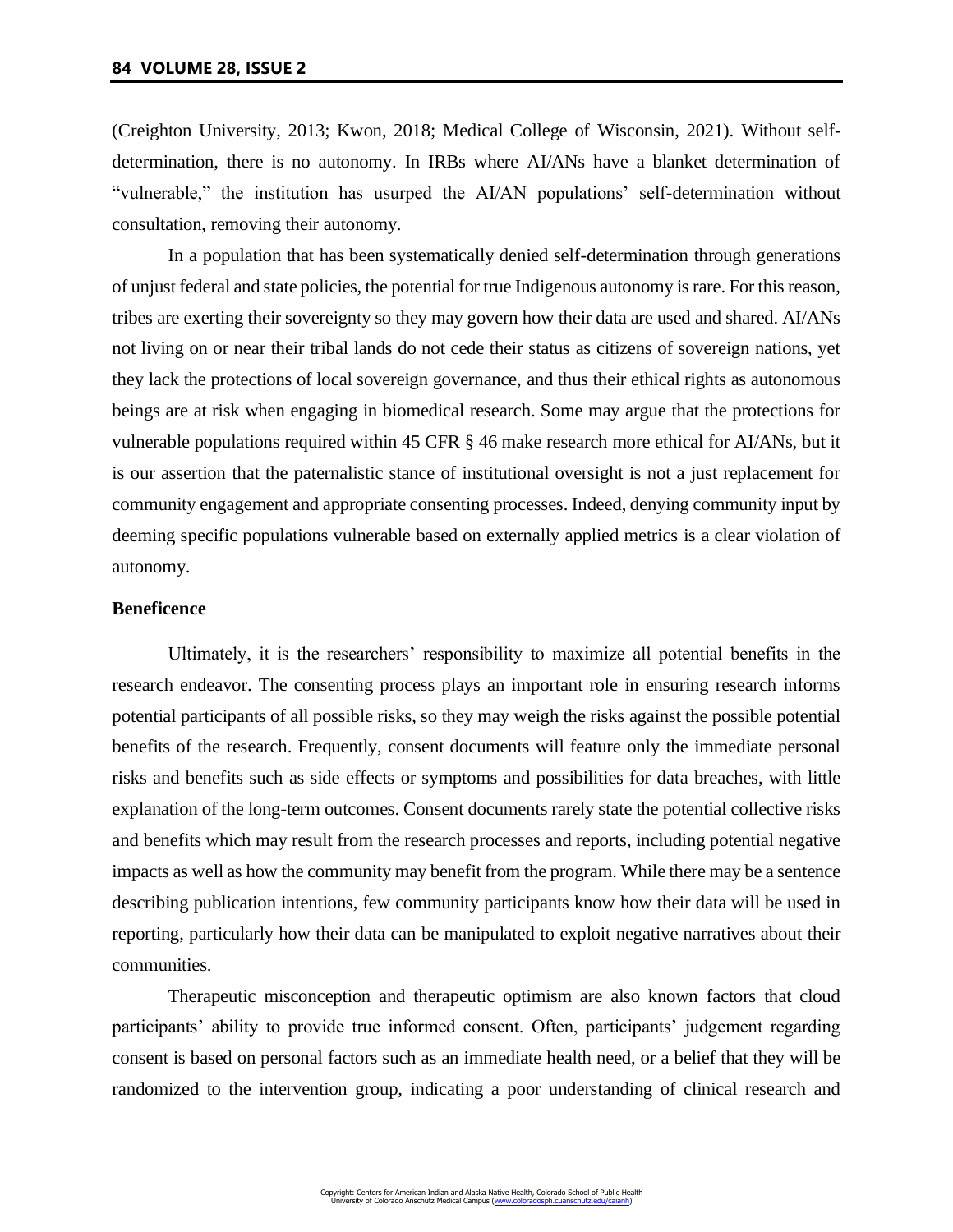characteristic of therapeutic optimism (Jansen, 2011). Another characteristic of therapeutic misconception is the confusion between the overall generalizability of research results regardless of participants' personal benefit (Bhutta, 2004; Henderson et al., 2007). These two barriers to informed consent allow a poorly informed public to be unintentionally coerced into participating in research activities. In communities in which health literacy is already an issue, such as is the case with many AI/ANs (Willging et al., 2018), therapeutic misconception and therapeutic optimism at the time of consent conflict with the ethical principles of beneficence.

Applying international guidelines such as CIOMS for AI/ANs, both those on and away from tribal lands, would promote research methods that are scientifically sound and have local applicability with a clear endpoint that promotes health at the individual, community, or policy level (CIOMS, 2016). The conditions described previously can incentivize research that does not ensure the participants are fully informed of the risks and benefits to the community, an important consideration in collective cultures. Furthermore, the Nuffield guidelines describe social and cultural context as components necessary for informed consent, both of which would aid in avoiding therapeutic misconception and optimism (Calman et al., 2002).

In urban AI/AN communities, researchers may mistakenly assume the participants are more assimilated to the dominant culture, thereby lacking the same cultural tailoring of consent or other population-specific considerations they would make with a rural, reservation-based community. Although AI/ANs living in urban areas may be required to develop coping strategies that allow them to enjoy their lives in whatever settings they live, many are still strongly oriented to their worldview from an Indigenous perspective. Considerations of urban AI/ANs' cultural needs should include consideration of community-based consent and a community-oriented worldview.

#### **Non-maleficence**

Few would argue with the assertion that research should do no harm and should actively work to avoid harm through unintentional negligence (Beauchamp & Childress, 2001). This appears simple on the outset, but the art of avoiding harm by negligence is much more nuanced. Most health researchers have written a research plan they believe water-tight, only to encounter countless issues once data collection begins. This is the rub of unintentional negligence; not only addressing those complications as they occur, but meeting them with interest, recognizing that cultural norms vary, and knowing that research design can change according to the context of the location (Calman et al.,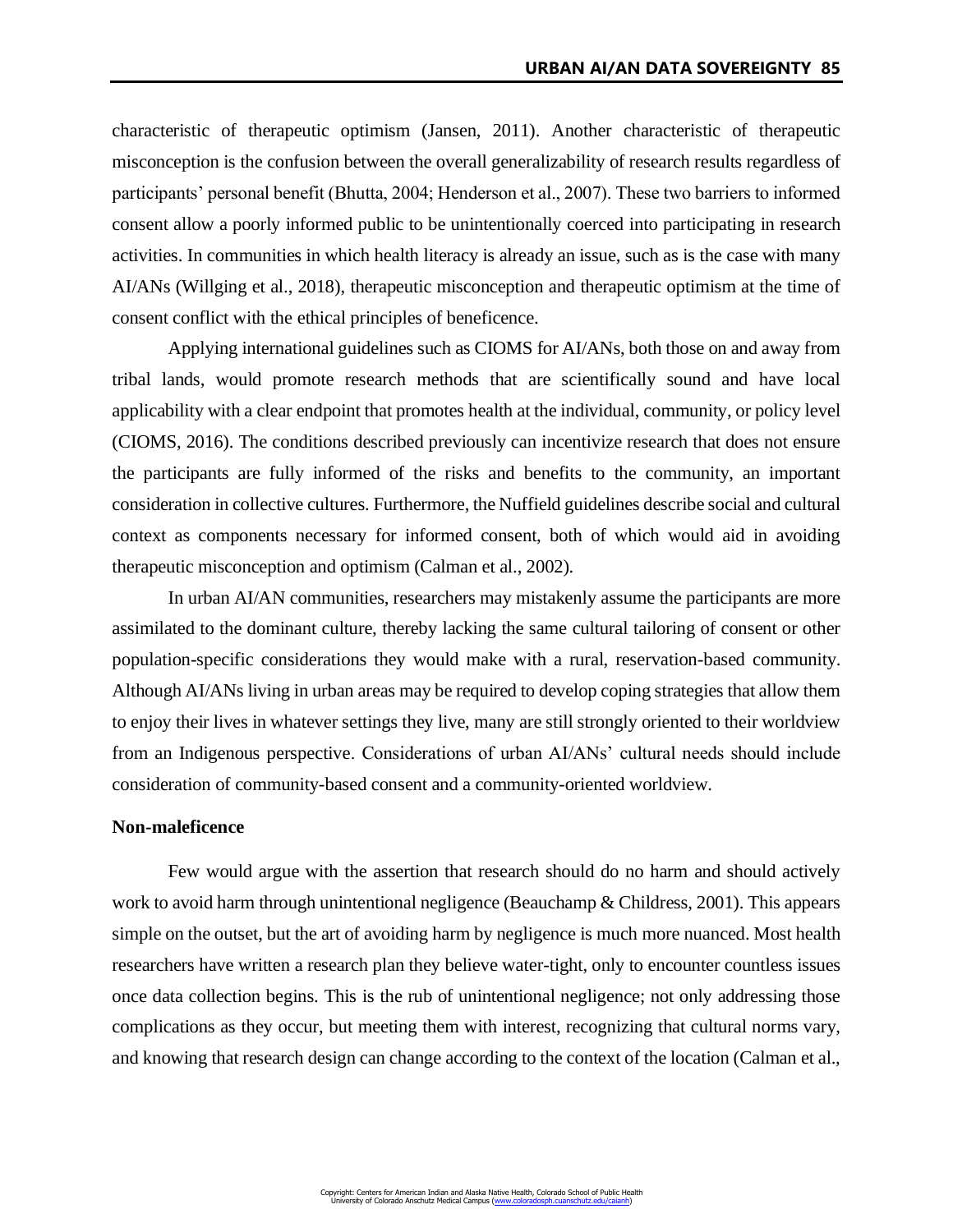2002). The ethical researcher understands that research has a footprint in the community, and a negative experience with one researcher will leave a lasting impression for many years to come.

Although non-maleficence is appreciated as an ethical ideal, the argument that "we did not know" still allows researchers to continue with what many would consider unacceptable practices. In preparing for this paper, we found a document published by the United States National Endowment for the Humanities (NEH). This document, purporting to be a code of ethics for projects involving Native Americans, only suggests that grant recipients work in collaboration with AI/AN participants. The document fails to recognize tribal sovereignty and tribal ownership of data and has an outdated understanding of tribal hierarchical relationships and governments, going so far as to suggest that completed works be "deposited with the Native representatives of the elders and traditional leaders of the community" (NEH, 2018). While this text is well-intentioned and does not exclude urban AI/AN communities, it overlooks the highly sophisticated structures many tribes have in place for reviewing and storing tribal data, including the wide network of tribal libraries and the many tribal human subjects review boards and research review committees (Brugge & Missaghian, 2006; Hull & Wilson Dine, 2017; James et al., 2014; Morton et al., 2013). A grant recipient following these guidelines could claim ignorance to the wide body of scholarship on data sovereignty and data governance and might publish what tribal members consider sacred or protected cultural information (Holkup et al., 2004). There is precedent for the publication of sacred information across the range of academic research, and because U.S. statute protects personal property but does not consider cultural property of value, the harms caused by the release of this information are experienced without recourse (Portman & Garrett, 2006; Tsosie, 2007). These protections extend as well to urban AI/ANs.

#### **SOLUTIONS**

We propose four ethical practices that researchers adopt when conducting research with urban AI/AN communities. The first is the integration of data use agreements (DUAs) in all research that include AI/AN data as a reportable outcome. In this context, DUAs are formal documents that describe the process by which the researcher or research team intends to collect, analyze, report, and store all data, with any negotiated plans for returning data to the Tribe or urban community made explicit. Frequently, a DUA will be reviewed and signed or included in a tribal resolution or Memorandum of Understanding prior to data collection. When an AI/AN organization is included in a contractual agreement with a research organization or funder, the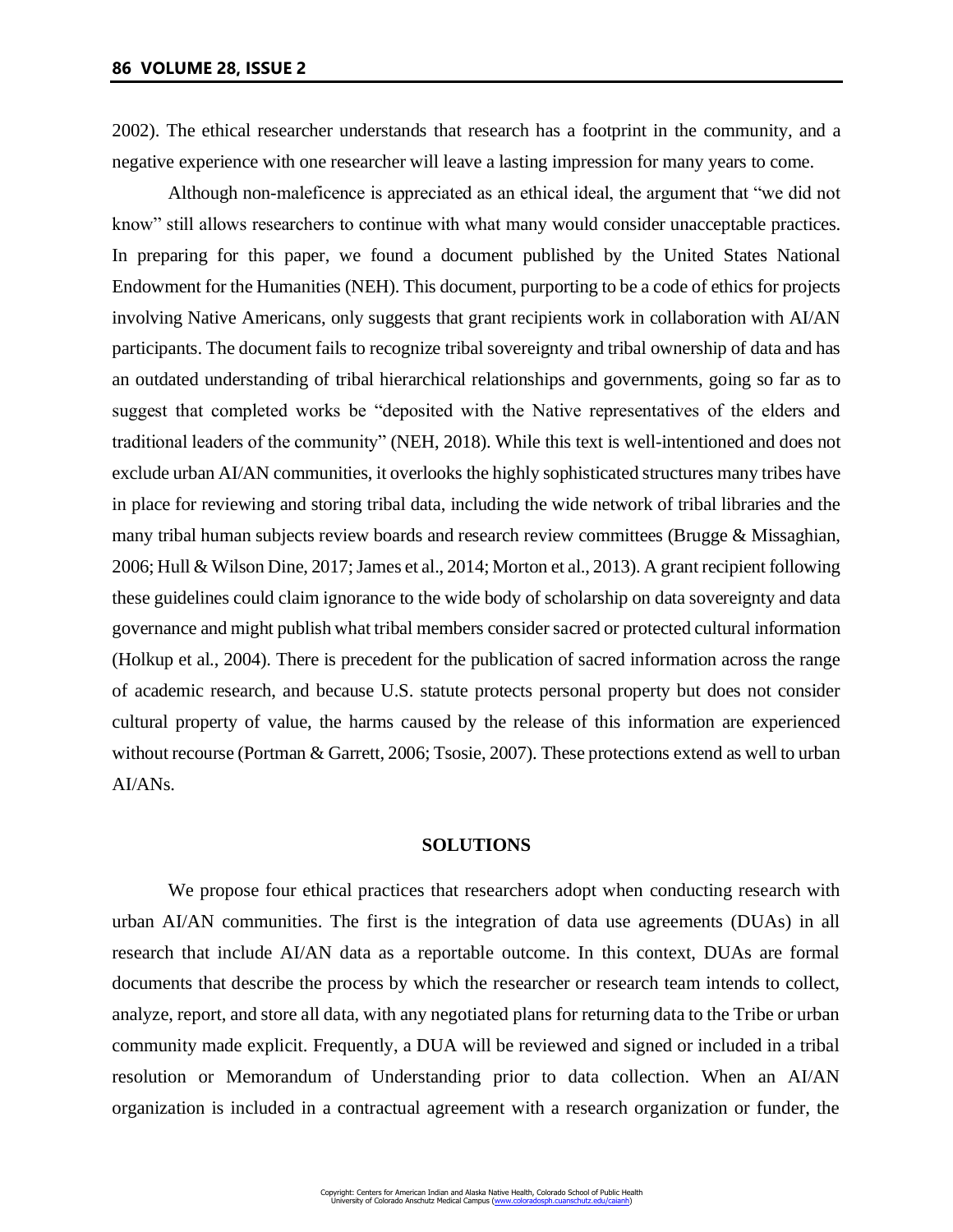DUA can be attached as a component of the negotiated contract. If the research is a collaboration with a UIHP or urban AI/AN Community Center, the organization can require a DUA for access to their patient or client population. If there is no intermediary and the research is conducted through a university, DUAs may not be applied unless there are collaborating partners within the project, in which case the agreement is between researchers and not with the data sources. In this case, the most accountability the researcher has with the urban AI/AN is to clearly describe how the participants' data will be used in the consent form. Incidentally, all consent forms should already include a description of how the collected data will be used.

The benefit of DUAs for AI/AN communities is that Tribes or urban AI/AN organizations can define how their data are used, stored, disseminated, and destroyed prior to data collection. This process allows AI/AN groups to review dissemination products to ensure that information about their communities reflects a balanced perspective about community concerns, provides context when there are disparities that need reporting, and protects communities against having sacred or protected cultural information inadvertently released and shared to the larger public. The benefit for external research and sponsoring organizations is that the community's needs and concerns are identified and addressed well in advance of the project beginning. This process itself builds relationships between these external organizations and AI/AN communities. A wellarticulated statement of benefits to the community, with risks identified and addressed, enhances buy-in and ownership of the research, which in turn can support recruitment and retention of research participants.

The Urban Indian Health Institute in Seattle, Washington has published guidelines for data collection in all AI/AN communities, including urban AI/ANs (UIHI, 2020). Included in these guidelines is the recommendation to secure tribal permission according to the conditions of a DUA when any tribal-specific data might be released. This recommendation affords protection to tribal members when working directly with specific tribes but is less applicable when working in an urban setting, where tribal representation can be diverse and seeking DUAs with all tribes represented in a research project ceases to be logistically practicable. The state of Arizona has an early childhood education initiative that includes a large data collection component. This program, titled "First Things First," created a DUA that clearly describes how data that is collected on tribal lands will be used (First Things First Institute, 2020. This DUA is comprehensive, with sections regulating data collection, analysis, communication, privacy and confidentiality, data review and publication, tribal data access, and a sample data request form. Although this agreement is intended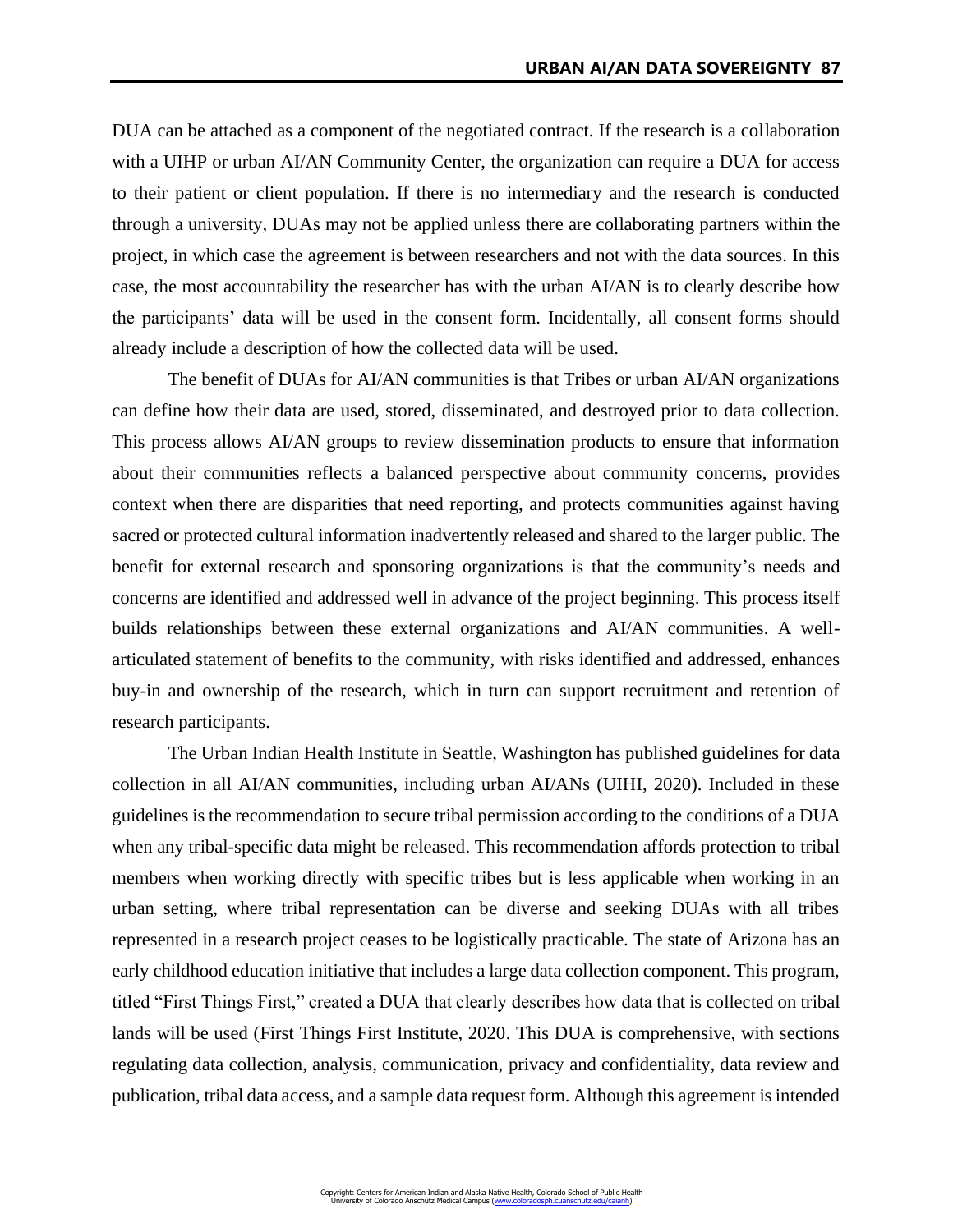to be used between the agency and tribes, it is a good example of the degree of information any DUA requires and is applicable for researchers wishing to work with urban AI/AN organizations.

A second solution to address the issues of data sovereignty with urban AI/ANs is community oversight via a project-specific advisory board. Without a formal tribal organization to represent this population, urban AI/ANs may have their interests overlooked in the process of research, data collection, and data usage. For this reason, the Community Advisory Board or Community Action Board (CAB) remains the gold standard for working with AI/AN data, regardless of location from which the data is obtained (Blue Bird Jernigan et al., 2020; Lewis & Boyd, 2012; Wallerstein & Duran, 2018). CABs are a foundation of community-based participatory research (CBPR) and community-engaged research (CER) and critical to any project that requires close collaboration or oversight by a community, be it urban, reservation-based, or agency-based. When partnering with a CAB, the special interests of sovereignty inherent to AI/ANs can be protected, by including a body that can provide consultation on ethical justice, ensure equitable access to research, and accurately interpret results. A trend to underutilize CABs in research lends to their role only as symbolic gatekeepers for many researchers, but for those wishing to conduct truly collaborative work with AI/ANs in urban conditions, a CAB can oversee all phases of the research to ensure maximal benefits to the community and reduce risks which may not be apparent or of concern to external agents (Oetzel et al., 2015; Wallerstein & Duran, 2006).

A CAB is not the same as a tribal government. In tribal communities, there is a nation-tonation relationship. With that relationship comes a corresponding obligation for consultation with tribes when policy decisions are made that impact tribes. Tribal consultation between governments concerns policy making and ongoing monitoring of public programs (Wilkins & Adams, 2019). In research, a CAB functions as a consultative body but does not serve any legal function, unless specified by the terms of the research.

The role of the CAB in a research study working with urban AI/ANs has potential to guide the research through expert oversight and protection of Indigenous sovereignty, but the research team and the CAB must address certain concerns first. Membership on the CAB will require thoughtful guidance regarding knowledge and qualifications as they relate to the research. A CAB member can bring extensive knowledge and cultural guidance; it is the duty of the research team to seek out the best possible representatives from the community and then abide by their guidance. Other considerations include planning regular meeting times, meeting at locations that are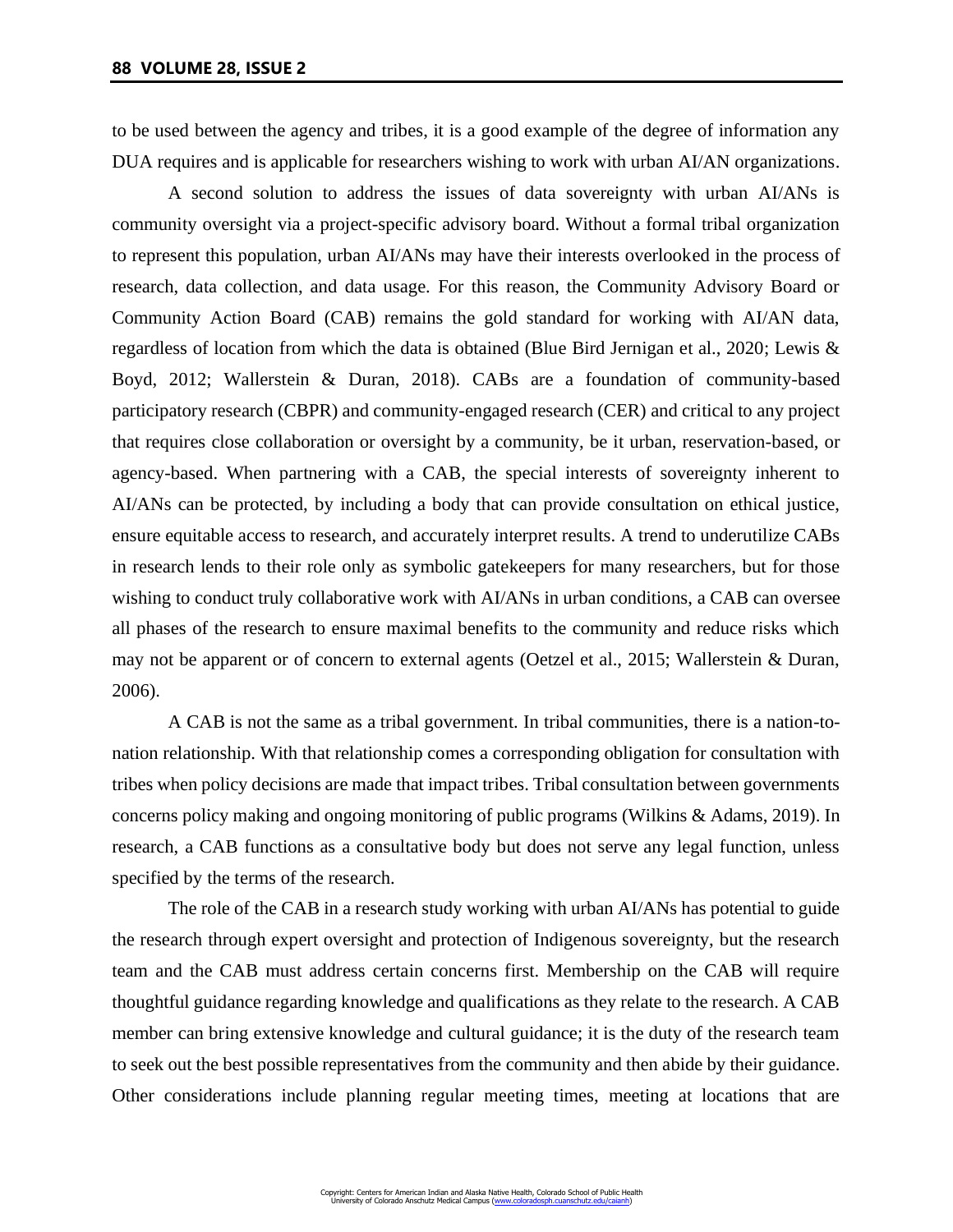convenient and culturally appropriate for the CAB members, and paying for CAB member expenses to attend meetings as needed. The CAB's involvement should consider members' qualifications, at what levels will they provide advisement, and whether they can veto decisions within the research project. Qualifications should include people with expertise germane to the research topics and methods (Lee et al., 2018; Oetzel et al., 2015). For example, a school-based intervention to improve adolescent AI/AN mental health should be overseen by CAB members with expertise in and good connections with AI/AN youth and families; such a project may also include a Youth Advisory Council for more precise insight and guidance (Lee et al., 2012). Many of these guidelines are best practice recommendations for community engagement for any population in which there is a potential power inequity with external research entities (Wallerstein & Duran, 2006, 2018). Specifically, for urban AI/AN studies, CAB membership and resourcing should address specific contours of urban AI/AN communities (e.g., include people from multiple tribes residing in community together and identify meeting spaces that are inclusive and accessible to all).

Although every project that involves AI/ANs should include a CAB, urban AI/AN-based projects will rely more heavily on a CAB for data governance purposes. For this reason, the CAB members' qualifications, role, and ability to regularly advise holds special importance for this population. A strong partnership with a CAB will enhance a project by providing clarity regarding the priorities and boundaries within a community. In the urban setting, a CAB will also help a research team identify how this population interacts and is impacted by the larger non-AI/AN community and provide necessary context to the research findings that may emerge within the AI/AN community. A CAB can also provide the necessary feedback regarding drafting and enforcing a DUA in place of a formal tribal governmental body. Without a strong CAB relationship for this feedback, data can be published that misrepresents or exploits the study population, which is ultimately an act of injustice.

CABs integrated into the research process can also provide insight into culturally congruent approaches to building consent documents that meet the specific needs of their communities. With this guidance, investigators can formulate consent documents that address cultural congruence, therapeutic misconception, and health literacy concerns as described previously in this paper. Another approach to further enhance comprehension is the inclusion of true/false statements about research goals within the consent document (Henderson et al., 2007). This strategy helps study staff charged with consenting participants identify those individuals who need additional attention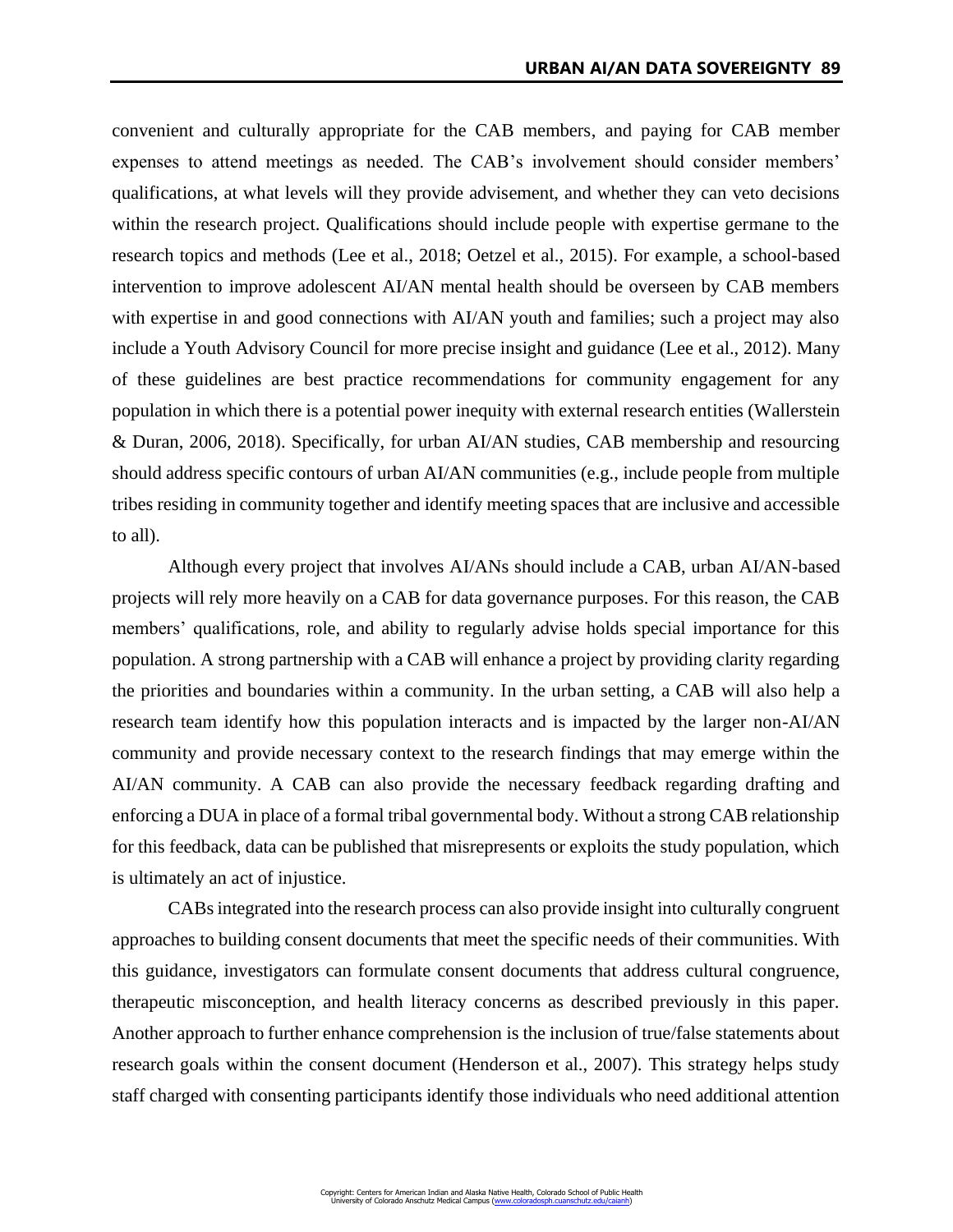to build understanding regarding the purpose, procedures, risks, benefits, clinician role, and general protocol of the research for which they are volunteering to participate.

Finally, projects with AI/AN communities in both reservation and urban areas may benefit greatly from consultation and training processes. Federal and state agencies have formalized tribal consultation in navigating their relationships with sovereign tribes, for example in federal rule making and budgeting and state negotiations of gaming compacts, easements, health care provision, and other revenue- and resource-sharing agreements with tribes. Consultation in the form of in-person meetings may be combined with a period of public commenting on drafts of documents of high interest to AI/AN communities, made available for review online. Increasingly, urban AI/ANs are invited to participate in these consultation proceedings along with tribal government representatives. Within an urban AI/AN community, consultation should include commonly accepted community leaders, often within the structure of an AI/AN community center or UIHC non-profit board of directors or identified through less formal word-of-mouth or social networking. Community-based consent may also consist of a series of informational meetings and a period of public consultation and comment prior to the initiation of data collection (Bhutta, 2004). Staff participating on these research studies may be unaware of Indigenous research concerns, while community leaders who have not engaged in research activities may also be unaware of basic principles and best practices in risk protection. Training all participating staff and advisors on Indigenous research ethics, for example through AI/AN-specific curricula such as Research Ethics Training for Health in Indigenous Communities (rETHICS; Parker et al., 2019), can both increase awareness and support improved research partnerships (Wallerstein et al., 2018). Through this community-focused approach, the urban AI/AN population will be more informed about the larger goals of the research and more able to endorse the research within the community at large, achieving true community-based consent.

## **CONCLUSION**

In examining the core ethical concepts of justice, autonomy, beneficence, and nonmaleficence, we present specific concerns for AI/ANs, with a focus on urban AI/AN communities. Although this population is not specifically protected by the government-togovernment relationship that federally recognized tribes operate under, those individuals who are tribal deserve the same attention to their needs and rights as sovereign citizens and the same protections of their data as though they were on their tribal lands.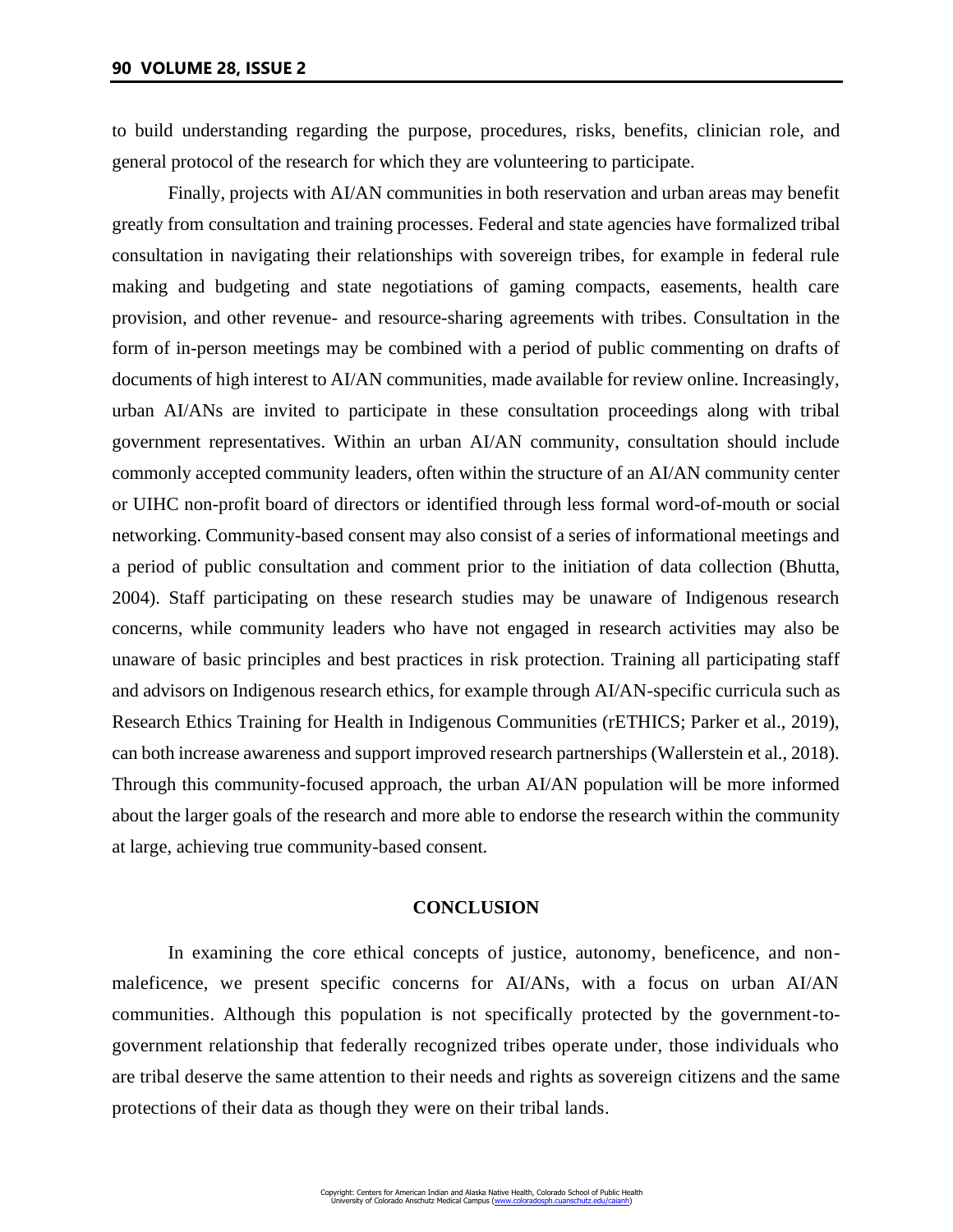Although daunting, investigators can frame this discussion as an effort to strengthen the ethical considerations of all participants while giving special thought to those issues specific to urban AI/ANs. AI/AN data are meaningful for this small population, particularly concerning allocation of resources and appreciating the size of the on-reservation and urban population of AI/ANs in the United States. This diverse population has experienced generations of misrepresentation in the lay-press and popular media, as well as by the mainstream research community, which has yet to respond at the broad institutional level (Hodge, 2012). By expressing and exerting their right to data sovereignty, AI/ANs are claiming the rights to their narratives, voicing their identities individually and as a collective. Observing the ethical principles of research as they are understood internationally will aid in appreciating and honoring Indigenous data sovereignty for all AI/ANs, regardless of physical location.

Federal research and data governance guidelines do not yet obligate research institutions, funding agencies, or IRBs to know about and ensure protection against research risks that are specific to AI/ANs. Although academic IRBs may be aware of tribal review protocols, the federal institutions that provide assurance to IRBs do not yet obligate researchers to seek out and obtain consent and oversight from tribal institutions, much less obligate researchers to ensure oversight in urban AI/AN contexts. In lieu of such policies, AI/AN communities are distinctly disadvantaged in their being assured of full protection when they participate in research programs and rely on members of the research community to inform and hold each other accountable to standards of ethics and justice due to AI/ANs wherever they reside.

# **REFERENCES**

- Adashi, E. Y., Walters, L. B., & Menikoff, J. A. (2018). The Belmont Report at 40: Reckoning with time. *American Journal of Public Health*, *108*(10), 1345-1348. [https://doi.org/10.2105/](https://doi.org/10.2105/AJPH.2018.304580) [AJPH.2018.304580](https://doi.org/10.2105/AJPH.2018.304580)
- Austin, A. (2013). *Native Americans and jobs* (#370). [https://www.epi.org/files/2013/NATIVE-](https://www.epi.org/files/2013/NATIVE-AMERICANS-AND-JOBS-The-Challenge-and-the-Promise.pdf)[AMERICANS-AND-JOBS-The-Challenge-and-the-Promise.pdf](https://www.epi.org/files/2013/NATIVE-AMERICANS-AND-JOBS-The-Challenge-and-the-Promise.pdf)
- Battiste, M. (2008). Research ethics for protecting Indigenous knowledge and heritage: Institutional and researcher responsibilities. In N. Denzin, Y. Lincoln, & T. Smith (Eds.), *Handbook of Critical and Indigenous Methodologies* (pp. 497-509). Sage. [https://dx.doi.org/](https://dx.doi.org/10.4135/9781483385686) [10.4135/9781483385686](https://dx.doi.org/10.4135/9781483385686)
- Beauchamp, T. L., & Childress, J. F. (2001). *Principles of biomedical ethics* (Fifth ed.). Oxford University Press.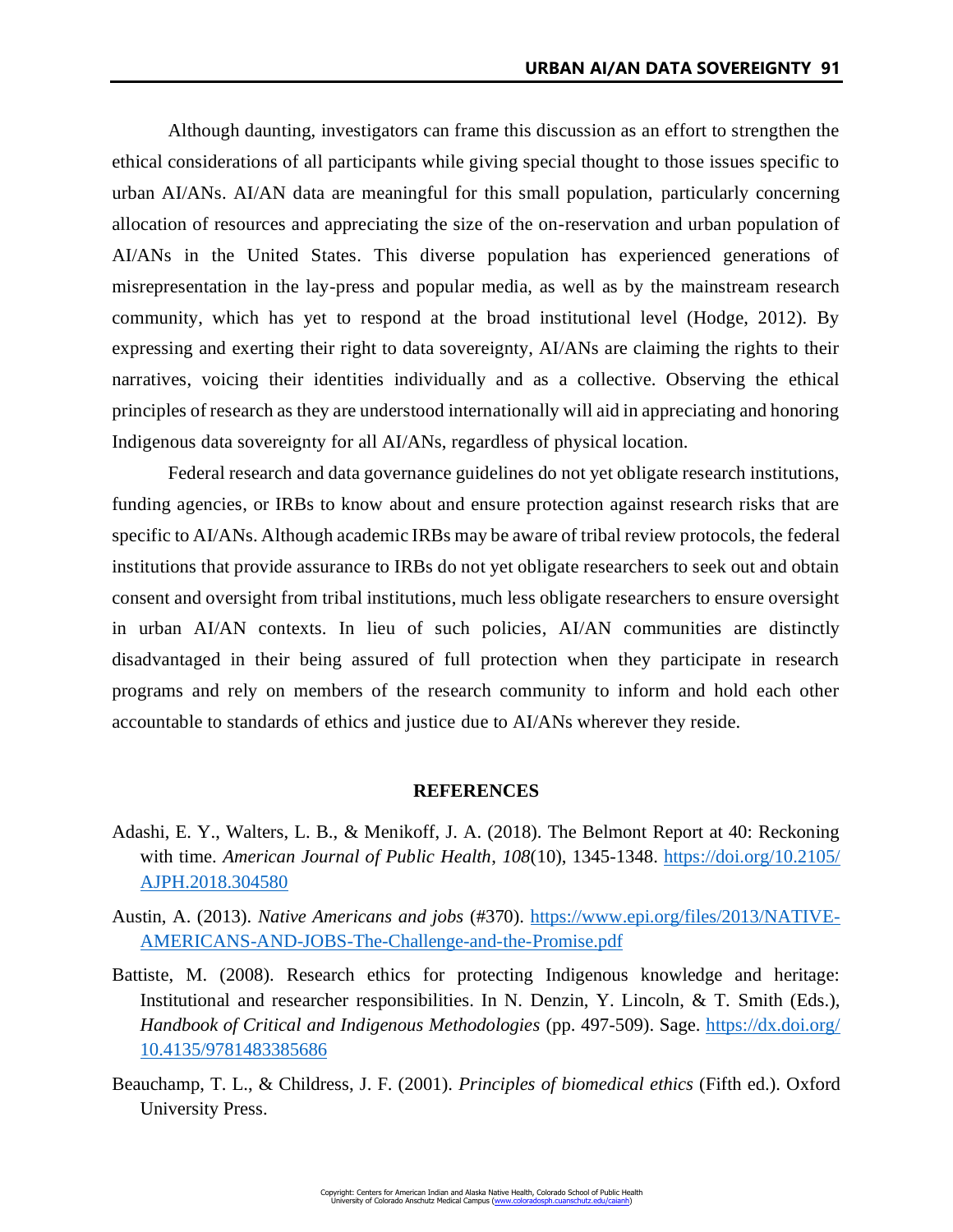- Bhutta, Z. A. (2004). Beyond informed consent. *Bulletin of the World Health Organization, 82*(10), 771-777.<https://www.scielosp.org/article/bwho/2004.v82n10/771-777/>
- Biden, J. (2021). *Memorandum on tribal consultation and strengthening nation-to-nation relationships*. (January 26, 2021). Washington, DC: The White House. [https://www.whitehouse.gov/briefing-room/presidential-actions/2021/01/26/memorandum](https://www.whitehouse.gov/briefing-room/presidential-actions/2021/01/26/memorandum-on-tribal-consultation-and-strengthening-nation-to-nation-relationships/)[on-tribal-consultation-and-strengthening-nation-to-nation-relationships/](https://www.whitehouse.gov/briefing-room/presidential-actions/2021/01/26/memorandum-on-tribal-consultation-and-strengthening-nation-to-nation-relationships/)
- Bird, M., Burhansstipanov, L., Clinton, J., Henderson, J. A., Joe, J. R., Maresca, T., Trafzer, C. E., Trujillo, M. H., Slater, E., Waukazoo, M., & Wilson, C. B. (2007). *Invisible tribes: Urban Indians and their health in a changing world*. Robert Wood Johnson Foundation. <https://www2.census.gov/cac/nac/meetings/2015-10-13/invisible-tribes.pdf>
- Blue Bird Jernigan, V., D'Amico, E. J., & Keawe'Aimoku Kaholokula, J. (2020). Prevention research with Indigenous communities to expedite dissemination and implementation efforts. *Prevention Science*, *21*(S1), 74-82.<https://doi.org/10.1007/s11121-018-0951-0>
- Bruegl, A. S., Joshi, S., Batman, S., Weisenberger, M., Munro, E., & Becker, T. (2020). Gynecologic cancer incidence and mortality among American Indian/Alaska Native women in the Pacific Northwest, 1996-2016. *Gynecologic Oncology*, *157*(3), 686-692. <https://doi.org/10.1016/j.ygyno.2020.03.033>
- Brugge, D., & Missaghian, M. (2006). Protecting the Navajo People through tribal regulation of research. *Science and Engineering Ethics*, *12*(3), 491-507. [https://doi.org/10.1007/s11948-](https://doi.org/10.1007/s11948-006-0047-2) [006-0047-2](https://doi.org/10.1007/s11948-006-0047-2)
- Bureau of Indian Affairs. (2021). *About us.* <https://www.bia.gov/about-us>
- Calman, K., Binka, F., Elves, M., Mathan, V. I., McAdam, K., McLaren, A., Parekh, B., Parkin, D., Peckham, C., Riis, P., Sewankambo, N., Sadeque, S., Smith, P., & Zicker, F. (2002). *The ethics of research related to healthcare in developing countries* [Report]. Nuffield Council on Bioethics.<http://nuffieldbioethics.org/project/research-developing-countries>
- Christian, D. (2019). Indigenous visual storywork for Indigenous film aesthetics. In J-A. Archibald, J. Lee-Morgan, J. De Santolo, & L. T. Smith (Eds.), *Decolonizing research: Indigenous Storywork as methodology* (pp. 40-55). ZED Books Ltd.
- Council for International Organizations of Medical Sciences (CIOMS). (2016). *International ethical guidelines for biomedical research involving human subjects*. [https://cioms.ch/](https://cioms.ch/shop/product/international-ethical-guidelines-for-biomedical-research-involving-human-subjects-2/) [shop/product/international-ethical-guidelines-for-biomedical-research-involving-human](https://cioms.ch/shop/product/international-ethical-guidelines-for-biomedical-research-involving-human-subjects-2/)[subjects-2/](https://cioms.ch/shop/product/international-ethical-guidelines-for-biomedical-research-involving-human-subjects-2/)
- Creighton University. (2013). Human research protection program: Vulnerable research populations*.* [https://www.creighton.edu/fileadmin/user/ResearchCompliance/IRB/Policies\\_](https://www.creighton.edu/fileadmin/user/ResearchCompliance/IRB/Policies_and_Procedures/116_Vulnerable_Research_Populations.pdf) [and\\_Procedures/116\\_Vulnerable\\_Research\\_Populations.pdf](https://www.creighton.edu/fileadmin/user/ResearchCompliance/IRB/Policies_and_Procedures/116_Vulnerable_Research_Populations.pdf)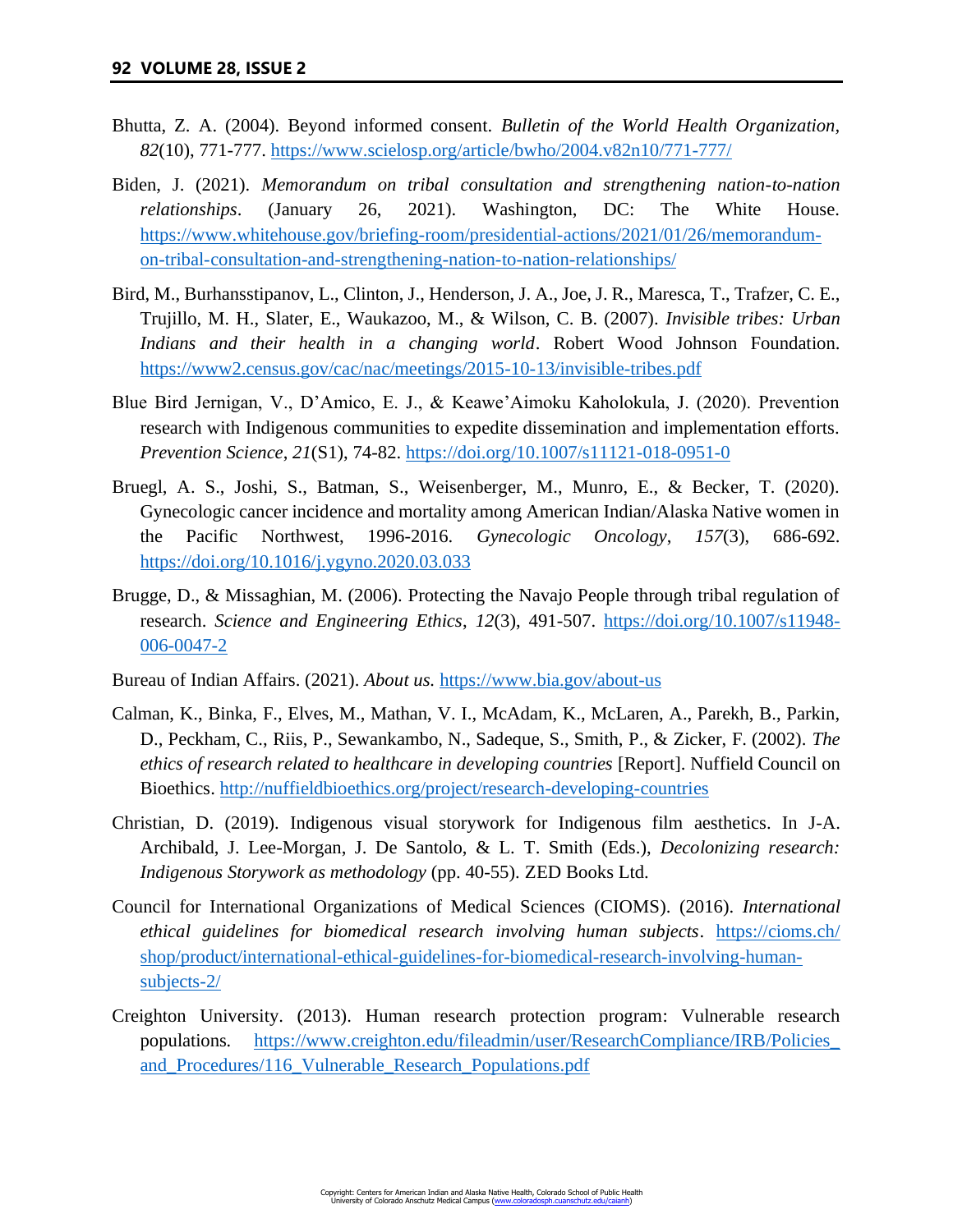- Exec. Order No. 13,175, 65 C.F.R. 67249 (2000). [https://www.federalregister.gov/documents/](https://www.federalregister.gov/documents/2000/11/09/00-29003/consultation-and-coordination-with-indian-tribal-governments) [2000/11/09/00-29003/consultation-and-coordination-with-indian-tribal-governments](https://www.federalregister.gov/documents/2000/11/09/00-29003/consultation-and-coordination-with-indian-tribal-governments)
- First Things First Institute. (2020). *Tribal data policy.* [https://www.firstthingsfirst.org/wp](https://www.firstthingsfirst.org/wp-content/uploads/2021/04/FTF-Tribal-Data-Policy-Dec-2020.pdf)[content/uploads/2021/04/FTF-Tribal-Data-Policy-Dec-2020.pdf](https://www.firstthingsfirst.org/wp-content/uploads/2021/04/FTF-Tribal-Data-Policy-Dec-2020.pdf)
- Haozous, E. A., Strickland, C. J., Palacios, J. F., & Solomon, T. G. (2014). Blood politics, ethnic identity, and racial misclassification among American Indians and Alaska Natives [Review Article]. *Journal of Environmental and Public Health*, *2014*(321604), 321604. <https://doi.org/10.1155/2014/321604>
- Henderson, G. E., Churchill, L. R., Davis, A. M., Easter, M. M., Grady, C., Joffe, S., Kass, N., King, N. M. P., Lidz, C. W., Miller, F. G., Nelson, D. K., Peppercorn, J., Rothschild, B. B., Sankar, P., Wilfond, B. S., & Zimmer, C. R. (2007). Clinical trials and medical care: Defining the therapeutic misconception. *PLoS Medicine*, *4*(11), e324-e324. [https://doi.org/10.1371/](https://doi.org/10.1371/journal.pmed.0040324) [journal.pmed.0040324](https://doi.org/10.1371/journal.pmed.0040324)
- Hodge, F. S. (2012). No meaningful apology for American Indian unethical research abuses. *Ethics & Behavior*, *22*(6), 431-444.<https://doi.org/10.1080/10508422.2012.730788>
- Holkup, P. A., Tripp-Reimer, T., Salois, E. M., & Weinert, C. (2004). Community-based participatory research: An approach to intervention research with a Native American community. *Advances in Nursing Science*, *27*(3), 162-175. [https://doi.org/10.1097/00012272-](https://doi.org/10.1097/00012272-200407000-00002) [200407000-00002](https://doi.org/10.1097/00012272-200407000-00002)
- Hull, S. C., & Wilson Dine, D. R. (2017). Beyond Belmont: Ensuring respect for AI/AN communities through Tribal IRBs, laws, and policies. *American Journal of Bioethics*, *17*(7), 60-62.<https://doi.org/10.1080/15265161.2017.1328531>
- Indian Health Service (IHS). (2021). *Office of Urban Indian Health Programs*. <https://www.ihs.gov/urban/>
- Jacobs-Wingo, J. L., Espey, D. K., Groom, A. V., Phillips, L. E., Haverkamp, D. S., & Stanley, S. L. (2016). Causes and disparities in death rates among Urban American Indian and Alaska Native populations, 1999-2009. *American Journal of Public Health*, *106*(5), 906-914. <https://doi.org/10.2105/ajph.2015.303033>
- James, R., Tsosie, R., Sahota, P., Parker, M., Dillard, D., Sylvester, I., Lewis, J., Klejka, J., Muzquiz, L., Olsen, P., Whitener, R., & Burke, W. (2014). Exploring pathways to trust: A tribal perspective on data sharing. *Genetic Medicine*, *16*(11), 820-826. [https://doi.org/](https://doi.org/10.1038/gim.2014.47) [10.1038/gim.2014.47](https://doi.org/10.1038/gim.2014.47)
- Jansen, L. A. (2011). Two concepts of therapeutic optimism. *Journal of Medical Ethics*, *37*(9), 563-566.<https://doi.org/10.1136/jme.2010.038943>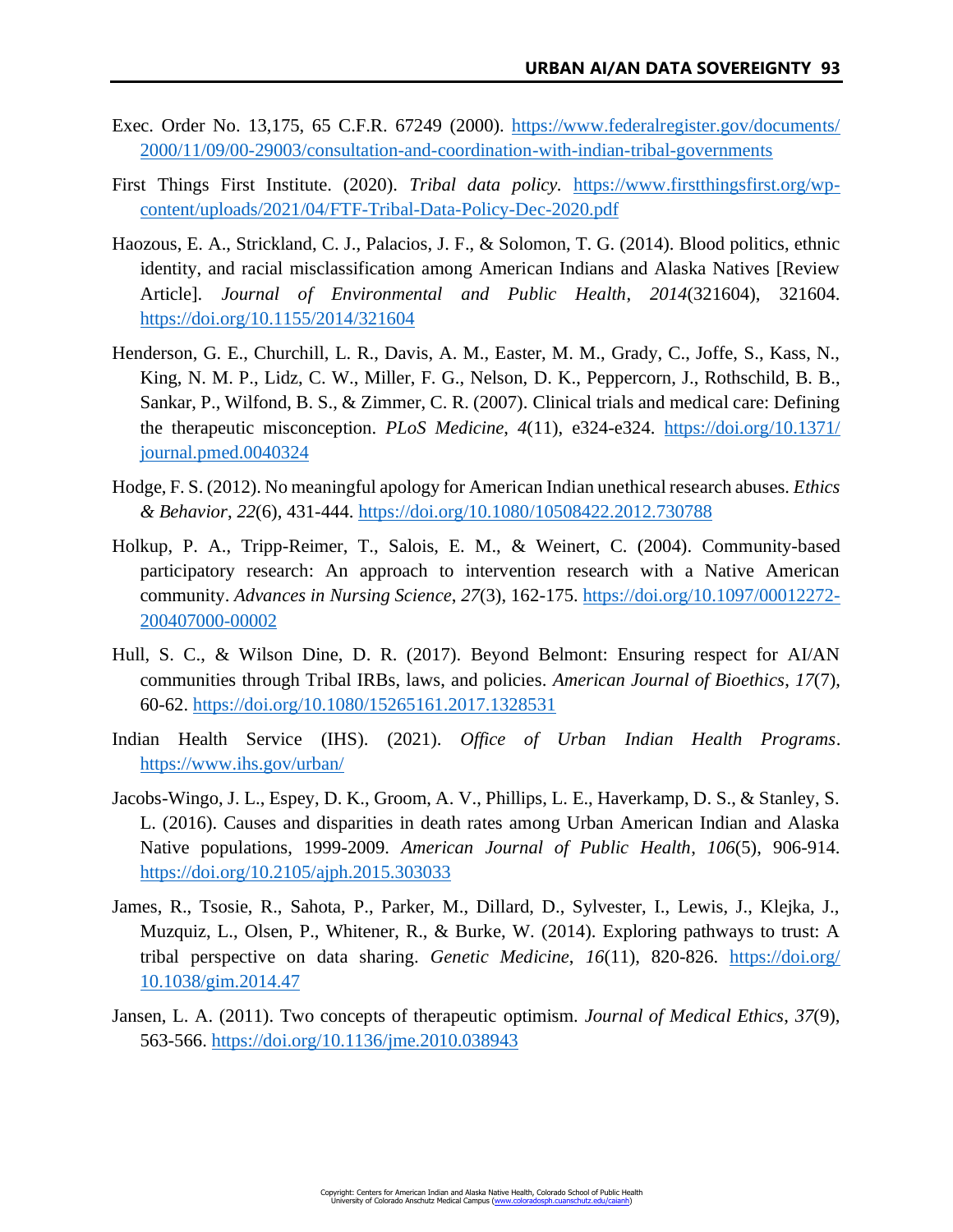- Kiel, D. (2019). Nation v. municipality: Indigenous land recovery, settler resentment, and taxation on the Oneida reservation. *Native American and Indigenous Studies*, *6*(2), 51-73. <https://doi.org/10.5749/natiindistudj.6.2.0051>
- Kovach, M. (2021). *Indigenous methodologies: Characteristics, conversations, and contexts*. University of Toronto Press.
- Kwon, P. (August 21, 2018). *Special categories of research, Vulnerable human subjects' policy*. Mayo Clinic. [https://www.mayo.edu/research/documents/32-special-categories-participants](https://www.mayo.edu/research/documents/32-special-categories-participants-vulnerablepdf/doc-10027960)[vulnerablepdf/doc-10027960](https://www.mayo.edu/research/documents/32-special-categories-participants-vulnerablepdf/doc-10027960)
- Lee, J. P., Lipperman-Kreda, S., Saephan, S., & Kirkpatrick, S. (2012). Youth-led tobacco prevention: Lessons learned for engaging Southeast Asian American youth. *Progress in Community Health Partnerships: Research, Education, and Action*, *6*(2), 187-194. <https://doi.org/10.1353/cpr.2012.0022>
- Lee, J. P., Pagano, A., Moore, R. S., Tilsen, N., Henderson, J. A., Iron Shell, A., Davids, S., LeBeaux, L., & Gruenewald, P. (2018). Impacts of alcohol availability on Tribal lands where alcohol is prohibited: A community-partnered qualitative investigation. *International Journal of Drug Policy*, *54*, 77-86.<https://doi.org/10.1016/j.drugpo.2018.01.010>
- Lewis, J. P., & Boyd, K. (2012). Determined by the community: CBPR in Alaska Native communities building local control and self-determination. *Journal of Indigenous Research*, *1*(2), 6.<https://doi.org/10.26077/9yam-v819>
- Medical College of Wisconsin. (2021). *IRB policies and procedures: Vulnerable populations*. [https://www.mcw.edu/departments/human-research-protection-program/researchers/irb](https://www.mcw.edu/departments/human-research-protection-program/researchers/irb-policies-and-procedures)[policies-and-procedures](https://www.mcw.edu/departments/human-research-protection-program/researchers/irb-policies-and-procedures)
- Melkonian, S. C., Henley, S. J., Senkomago, V., Thomas, C. C., Jim, M. A., Apostolou, A., & Saraiya, M. (2020). Cancers associated with human Papillomavirus in American Indian and Alaska Native populations - United States, 2013-2017. *MMWR Morbidity and Mortality Weekly Report*, *69*(37), 1283-1287.<https://doi.org/10.15585/mmwr.mm6937a2>
- Morton, D. J., Proudfit, J., Calac, D., Portillo, M., Lofton-Fitzsimmons, G., Molina, T., Flores, R., Lawson-Risso, B., & Majel-McCauley, R. (2013). Creating research capacity through a tribally based institutional review board. *American Journal of Public Health*, *103*(12), 2160-2164. <https://doi.org/10.2105/ajph.2013.301473>
- National Endowment for the Humanities (NEH). (2018). *Code of ethics related to Native Americans.* <https://www.neh.gov/grants/manage/code-ethics-related-native-americans>
- Oetzel, J., Villegas, M., Zenone, H., White Hat, E. R., Wallerstein, N., & Duran, B. (2015). Enhancing stewardship of community-engaged research through governance. *American Journal of Public Health*, *105*(6), 1161-1167.<https://doi.org/10.2105/ajph.2014.302457>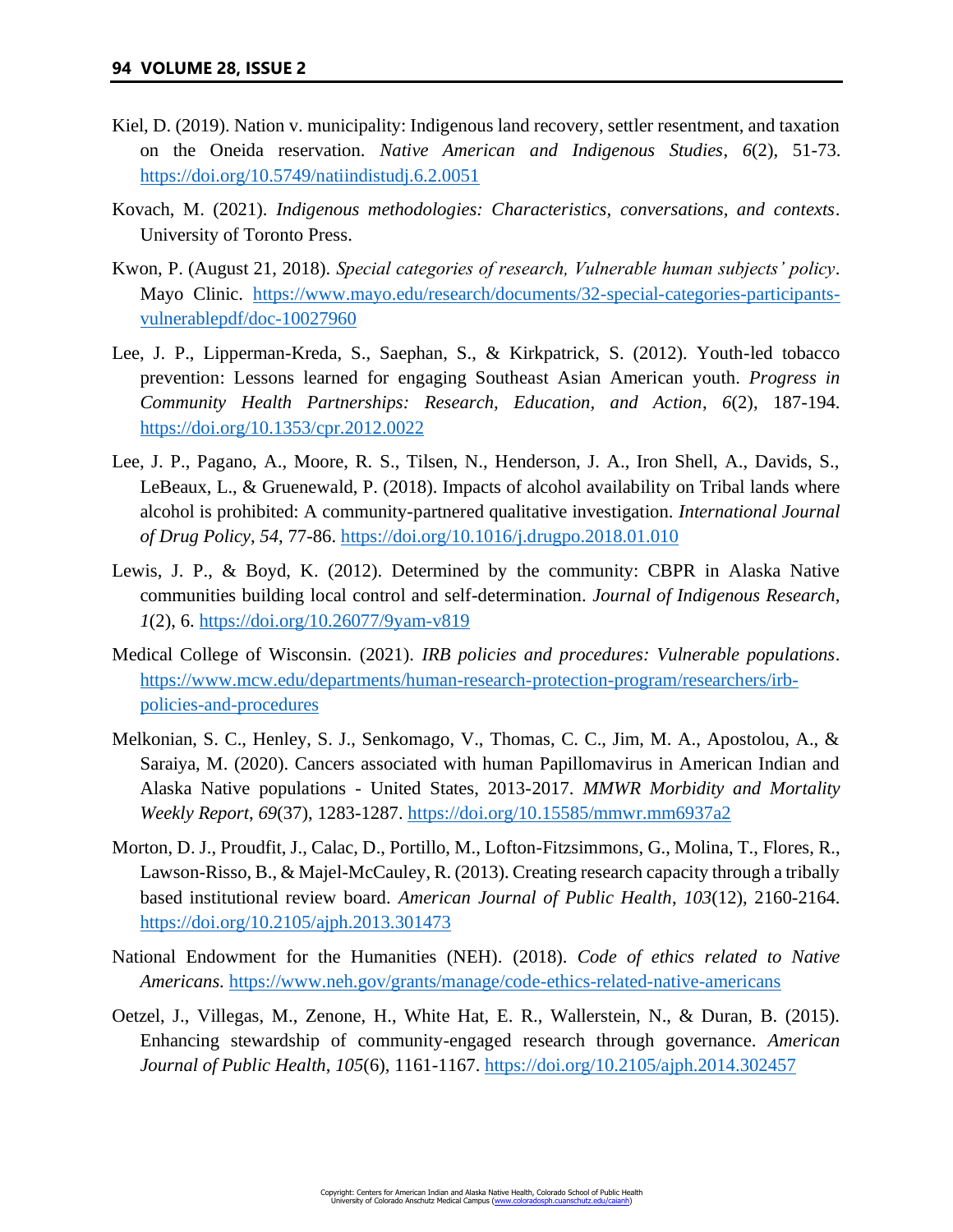- Parker, M., Pearson, C., Donald, C., & Fisher, C. B. (2019). Beyond the Belmont Principles: A community-based approach to developing an Indigenous ethics model and curriculum for training health researchers working with American Indian and Alaska Native communities. *American Journal of Community Psychology*, *64*(1-2), 9-20. [https://doi.org/10.1002/](https://doi.org/10.1002/ajcp.12360) [ajcp.12360](https://doi.org/10.1002/ajcp.12360)
- Portman, T. A., & Garrett, M. T. (2006). Native American healing traditions. *International Journal of Disability, Development and Education*, *53*(4), 453-469. [https://doi.org/10.1080/](https://doi.org/10.1080/10349120601008647) [10349120601008647](https://doi.org/10.1080/10349120601008647)
- Protection of Human Subjects 45 C.F.R. § 46 (2018). [https://www.govinfo.gov/content/pkg/CFR-](https://www.govinfo.gov/content/pkg/CFR-2020-title45-vol1/pdf/CFR-2020-title45-vol1-part46.pdf)[2020-title45-vol1/pdf/CFR-2020-title45-vol1-part46.pdf](https://www.govinfo.gov/content/pkg/CFR-2020-title45-vol1/pdf/CFR-2020-title45-vol1-part46.pdf)
- Rainie, S., Rodriguez-Lonebear, D., & Martinez, A. (2017). Policy brief: Indigenous data sovereignty in the United States. Native Nations Institute, University of Arizona. [https://nni.arizona.edu/application/files/1715/1579/8037/Policy\\_Brief\\_Indigenous\\_Data\\_Sov](https://nni.arizona.edu/application/files/1715/1579/8037/Policy_Brief_Indigenous_Data_Sovereignty_in_the_United_States.pdf) [ereignty\\_in\\_the\\_United\\_States.pdf](https://nni.arizona.edu/application/files/1715/1579/8037/Policy_Brief_Indigenous_Data_Sovereignty_in_the_United_States.pdf)
- Rainie, S. C., Schultz, J. L., Briggs, E., Riggs, P., & Palmanteer-Holder, N. L. (2017). Data as a strategic resource: Self-determination, governance, and the data challenge for Indigenous nations in the United States. *The International Indigenous Policy Journal*, *8*(2), 1-29. <https://doi.org/10.18584/iipj.2017.8.2.1>
- Ryan, K. J., Brady, J. V., Cooke, R. E., Height, D. I., Jonsen, A. R., Lebacqz, K., Louisell, D. W., Seldin, D. W., Stellar, E., Turtle, R. H. (1979). *The Belmont Report*. (DHEW Publication No. (OS) 78-0013 and No. (OS) 78-0014). The National Commission for the Protection of Human Subjects of Biomedical and Behavioral Research. [https://www.hhs.gov/ohrp/sites/default/](https://www.hhs.gov/ohrp/sites/default/files/the-belmont-report-508c_FINAL.pdf) [files/the-belmont-report-508c\\_FINAL.pdf](https://www.hhs.gov/ohrp/sites/default/files/the-belmont-report-508c_FINAL.pdf)
- Smith, L. T. (2013). *Decolonizing methodologies: Research and Indigenous peoples*: Zed Books Ltd.
- Tallbear, K. (2013). *Native American DNA*. University of Minnesota Press. <https://www.upress.umn.edu/book-division/books/native-american-dna>
- Tsai, D. F. (2008). Personhood and autonomy in multicultural health care settings. *Virtual Mentor*, *10*(3), 171-176.<https://doi.org/10.1001/virtualmentor.2008.10.3.msoc1-0803>
- Tsosie, K. S., Yracheta, J. M., & Dickenson, D. (2019). Overvaluing individual consent ignores risks to tribal participants. *Nature Reviews Genetics*, 1-2. [https://doi.org/10.1038/s41576-019-](https://doi.org/10.1038/s41576-019-0161-z) [0161-z](https://doi.org/10.1038/s41576-019-0161-z)
- Tsosie, R. (2000). Land, culture, and community: Reflections on Native sovereignty and property in America. *Indiana Law Review*, *34*, 1291. [https://papers.ssrn.com/sol3/papers.cfm?abstract](https://papers.ssrn.com/sol3/papers.cfm?abstract_id=1401554)  $id = 1401554$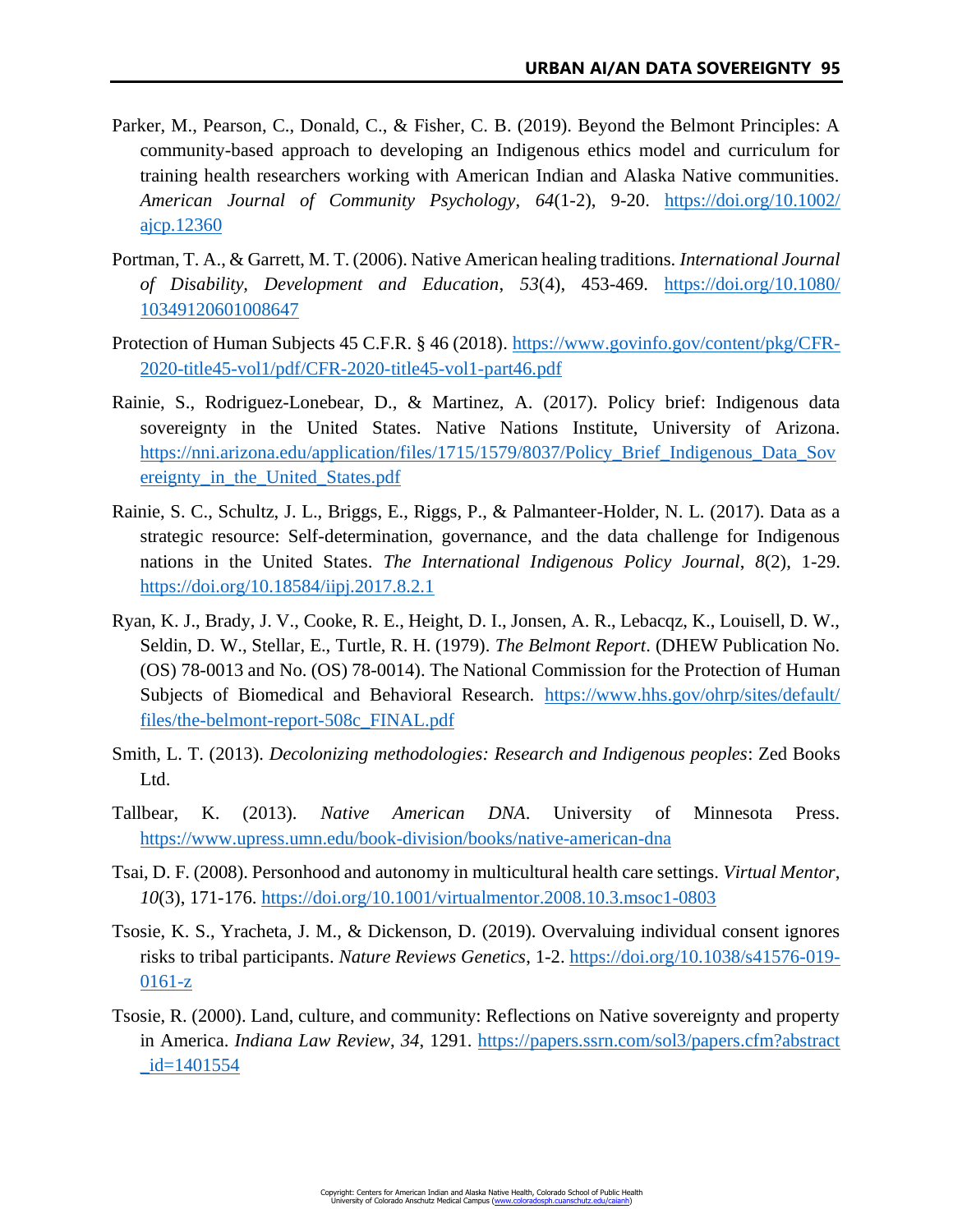- Tsosie, R. (2007). Cultural challenges to biotechnology: Native American genetic resources and the concept of cultural harm. *The Journal of Law, Medicine, and Ethics*, *35*(3), 396-411. <https://doi.org/10.1111/j.1748-720X.2007.00163.x>
- Tsosie, R. (2020). The legal and policy dimensions of Indigenous data sovereignty (IDS). In M. Walter, T. Kukutai, S. R. Carroll, & D. Rodriguez-Lonebear (Eds.), *Indigenous Data Sovereignty and Policy* (1st ed., pp. 204-225). Taylor & Francis.
- United Nations Declaration on the Rights of Indigenous Peoples, September 13, 2007, [https://www.un.org/esa/socdev/unpfii/documents/DRIPS\\_en.pdf](https://www.un.org/esa/socdev/unpfii/documents/DRIPS_en.pdf)
- Urban Indian Health Institute (UIHI). (2016). *Community health profile: National aggregate of Urban Indian Health Program Service Areas*. [https://www.uihi.org/urban-indian](https://www.uihi.org/urban-indian-health/urban-indian-health-organization-profiles/)[health/urban-indian-health-organization-profiles/](https://www.uihi.org/urban-indian-health/urban-indian-health-organization-profiles/)
- Urban Indian Health Institute (UIHI). (2020). *Best practices for American Indian and Alaska Native data collection.* [https://www.uihi.org/resources/best-practices-for-american-indian](https://www.uihi.org/resources/best-practices-for-american-indian-and-alaska-native-data-collection/)[and-alaska-native-data-collection/](https://www.uihi.org/resources/best-practices-for-american-indian-and-alaska-native-data-collection/)
- Wallerstein, N. B., & Duran, B. (2006). Using community-based participatory research to address health disparities. *Health Promotion and Practice*, *7*(3), 312-323. [https://doi.org/10.1177/](https://doi.org/10.1177/1524839906289376) [1524839906289376](https://doi.org/10.1177/1524839906289376)
- Wallerstein, N., & Duran, B. (2018). The theoretical, historical and practice roots of CBPR. In N. Wallerstein, B. Duran, J. Oetzel, & M. Minkler (Eds.), *Community-based participatory research for health: Advancing social and health equity* (3rd ed., pp. 17-29). Jossey Bass.
- Weber, T. L., Copeland, G., Pingatore, N., Schmid, K. K., Jim, M. A., & Watanabe-Galloway, S. (2019). Using tribal data linkages to improve the quality of American Indian cancer data in Michigan. *Journal of Health Care for the Poor and Underserved*, *30*(3), 1237-1247. <https://doi.org/10.1353/hpu.2019.0084>
- White, A., Richardson, L. C., Li, C., Ekwueme, D. U., & Kaur, J. S. (2014). Breast cancer mortality among American Indian and Alaska Native women, 1990-2009. *American Journal of Public Health*, *104*(Suppl 3), S432-438.<https://doi.org/10.2105/ajph.2013.301720>
- Wilkins, D. E., & Adams, H. (April 3, 2019). Nothing less than consent: Consultation and the diminishment of Indigenous rights. *Indian Country Today*. [https://indiancountrytoday.com/](https://indiancountrytoday.com/opinion/nothing-less-than-consent-consultation-and-the-diminishment-of-indigenous-rights?redir=1) [opinion/nothing-less-than-consent-consultation-and-the-diminishment-of-indigenous](https://indiancountrytoday.com/opinion/nothing-less-than-consent-consultation-and-the-diminishment-of-indigenous-rights?redir=1)[rights?redir=1](https://indiancountrytoday.com/opinion/nothing-less-than-consent-consultation-and-the-diminishment-of-indigenous-rights?redir=1)
- Willging, C. E., Sommerfeld, D. H., Jaramillo, E. T., Lujan, E., Bly, R. S., Debenport, E. K., Verney, S. P., & Lujan, R. (2018). Improving Native American elder access to and use of health care through effective health system navigation. *BMC Health Services Research*, *18*(1), 464-464.<https://doi.org/10.1186/s12913-018-3182-y>